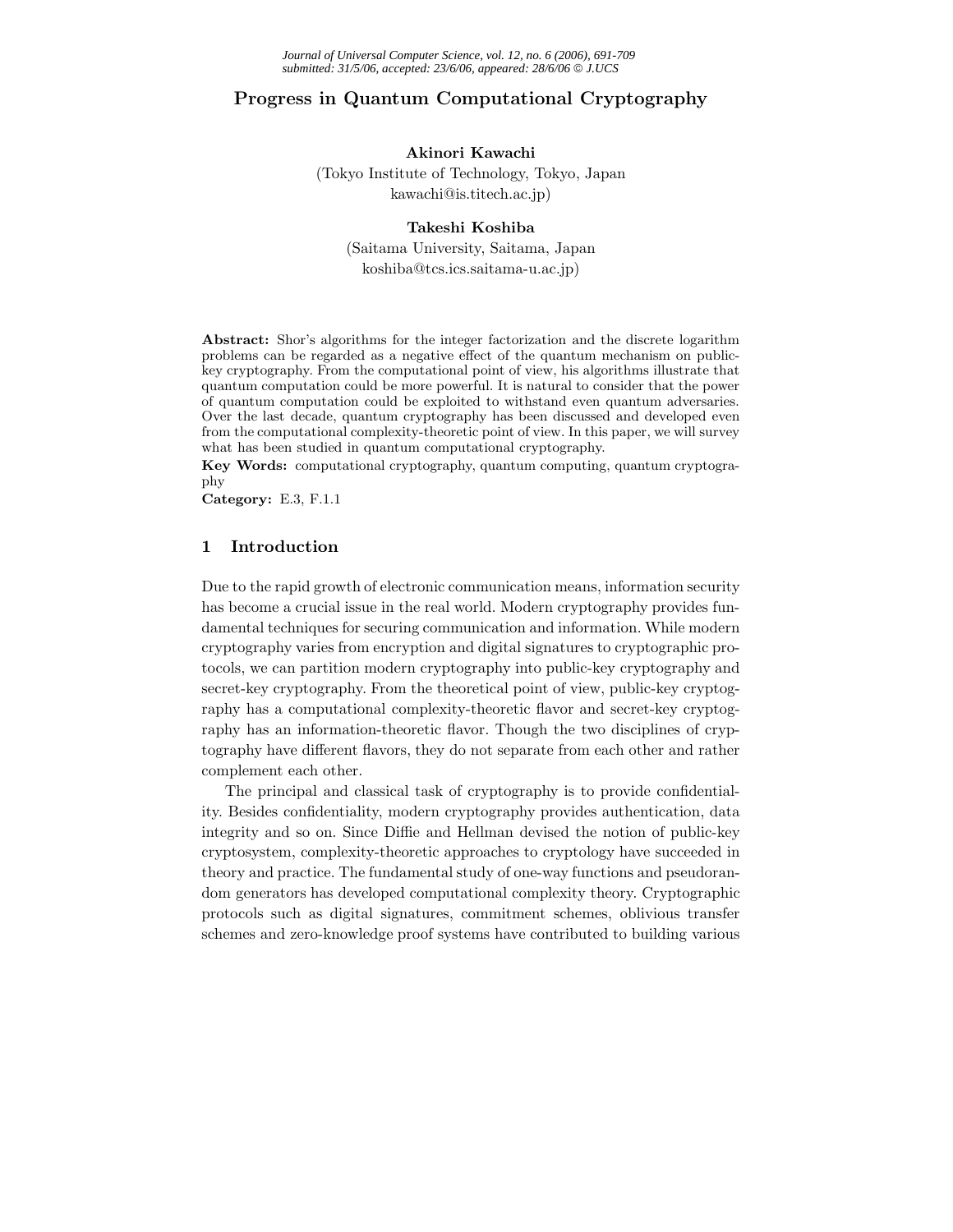information security systems. For each objective mentioned above, we should make models of adversaries so as to enable us to discuss whether some cryptographic protocols or methods fulfill the objective. For public-key cryptography, we typically suppose that the adversary should be a probabilistic polynomialtime Turing machine or a polynomial-size circuit family. For secret-key cryptography, the adversary might be the almighty or those who have some specific power.

It is when the adversary is physically realized that it could become a real threat. We know that the real world behaves quantum-mechanically. Thus, we may suppose that the adversary should run quantum-mechanically. Shor's algorithm on quantum computers for the integer factorization problem [56] illustrates that quantum adversaries would spoil the RSA cryptosystem, which is widely used for secure communications. Shor also proposed an efficient quantum algorithm for the discrete logarithm problem. Moreover, since the security of many cryptographic protocols relies on the computational hardness of these two problems, we might have to reconstruct cryptographic protocols to maintain information security technologies in future when the quantum adversary could have a physical implementation.

The quantum mechanism also has an impact on the other discipline of cryptography (i.e., secret-key cryptography). In 1984, Bennett and Brassard [4] proposed a quantum key distribution scheme which is a key distribution protocol using quantum communication. For two decades, so-called quantum cryptography has been developed dramatically. For example, its unconditional security proofs were provided, some alternatives were proposed and so on. We would like to specially mention that Mayers [41] and Lo and Chau [39] independently demonstrated that quantum mechanics cannot necessarily make all cryptographic schemes information-theoretically secure and proved that no quantum bit commitment scheme can achieve both concealing and binding unconditionally. Therefore, it is still important to take "complexity-theoretic" approaches to quantum cryptography.

As mentioned, secret-key cryptography enjoys the benefits of the quantum mechanism. On the other hand, Shor's algorithms can be regarded as a negative effect of the quantum mechanism on public-key cryptography. From the computational point of view, his algorithms illustrate that quantum computation could be more powerful than classical computation. It is natural to consider that the power of quantum computation could be exploited to withstand even quantum adversaries. Over the last decade since the negative impact on public-key cryptography due to Shor, quantum cryptography has been discussed and developed from the complexity-theoretic point of view in the literature. In this paper, we will survey what has been studied in quantum computational cryptography.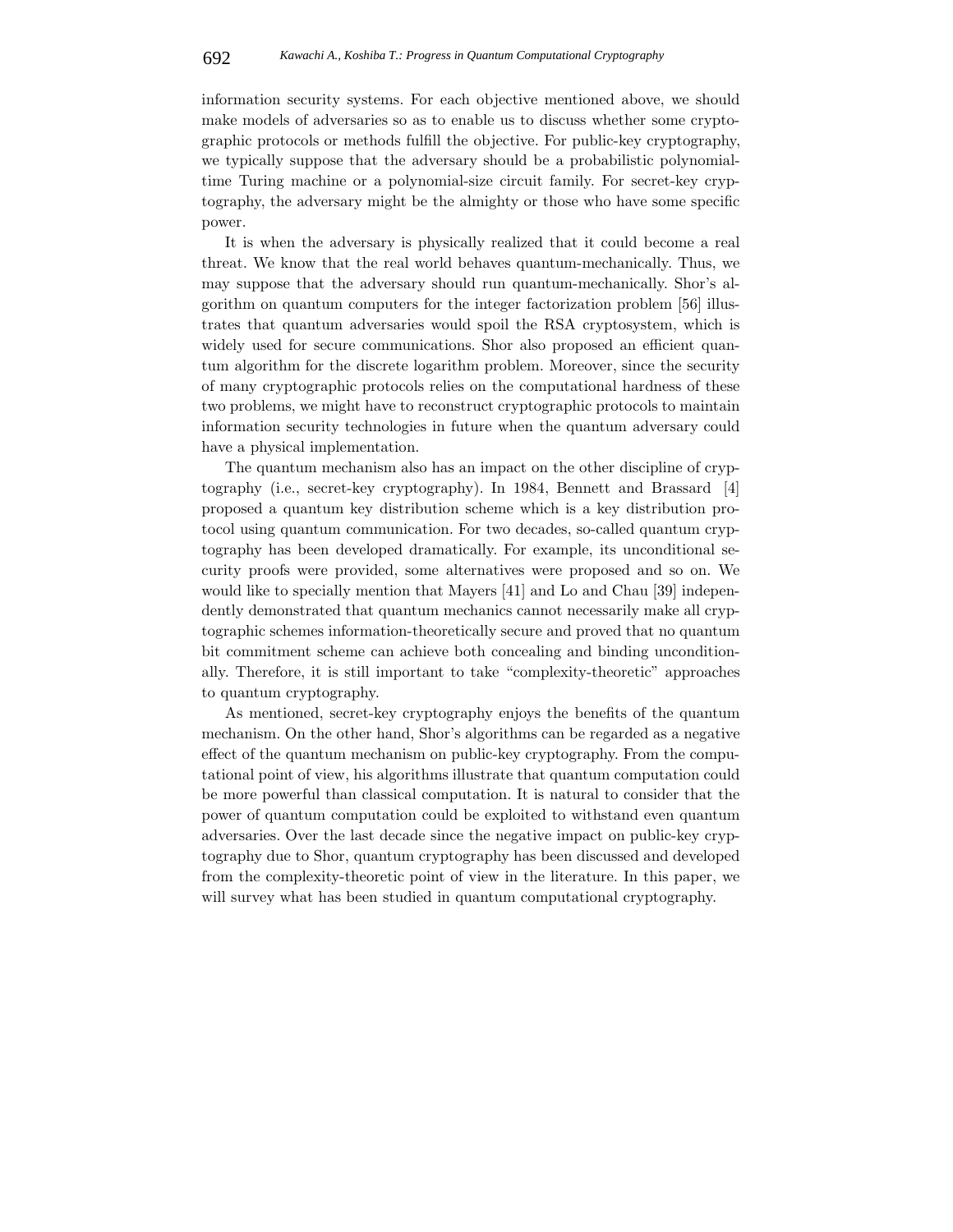#### **2 Foundations of Quantum Computational Cryptography**

One-way functions are functions  $f : \{0,1\}^* \to \{0,1\}^*$  such that, for each  $x \in$  ${0,1}^*$ ,  $f(x)$  is efficiently computable but  $f^{-1}(y)$  is computationally tractable only for a negligible fraction of all y's. The notion of one-way function is one of the most fundamental notions in cryptology. A construction of pseudorandom generators from any one-way functions [25] is one of the most important results in the foundations of cryptography, because pseudorandom generators are still primitive for other cryptographic protocols. Digital signature schemes are also constructible from one-way functions [47,53]. Besides one-way functions, bit commitment schemes are building blocks for cryptographic protocols and (nonuniform) computationally concealing statistically binding schemes are built in zero-knowledge proof systems, introduced in [20], for any NP language [17]. Furthermore, Naor, in [45], showed that computationally concealing statistically binding bit commitment schemes are constructible from pseudorandom generators (i.e., from one-way functions). Another type of bit commitment scheme, say statistically concealing computationally binding scheme, is constructible from 1-to-1 length-preserving one-way functions (i.e., one-way permutations) [36, 46] and from another special type of one-way functions [24].

Since modern cryptography depends heavily on one-way functions and utilized several candidates in practice, the existence of one-way functions is one of the most important open problems in theoretical computer science. On the other hand, Shor [56] showed that famous candidates of one-way functions such as the RSA function or the discrete logarithm function are no longer one-way in the quantum computation model. For quantum one-way permutations, we do not have any candidates.

#### **2.1 Quantum One-Way Permutations**

Kashefi, Nishimura and Vedral [30] gave a necessary and sufficient condition for the existence of *worst-case* quantum one-way permutations as follows. (In the classical case, different characterizations were obtained [28, 29, 54].)

Let  $f: \{0,1\}^n \to \{0,1\}^n$  be a permutation. Then f is worst-case quantum one-way if and only if there exists a unitary operator in  $\mathcal{Q} = \{Q_i(f) | j =$  $0, 1, \ldots, n/2-1$ } that is not efficiently computable. The reflection operators  $Q_j(f)$ are defined as

$$
Q_j(f) = \sum_{x \in \{0,1\}^n} |x\rangle\langle x| \otimes (2|\psi_{j,x}\rangle\langle\psi_{j,x}| - I),
$$

where

$$
|\psi_{j,x}\rangle = \frac{1}{\sqrt{2^{n-2j}}}\sum_{y:\text{pref}(f(y),2j)=\text{pref}(x,2j)}|y\rangle
$$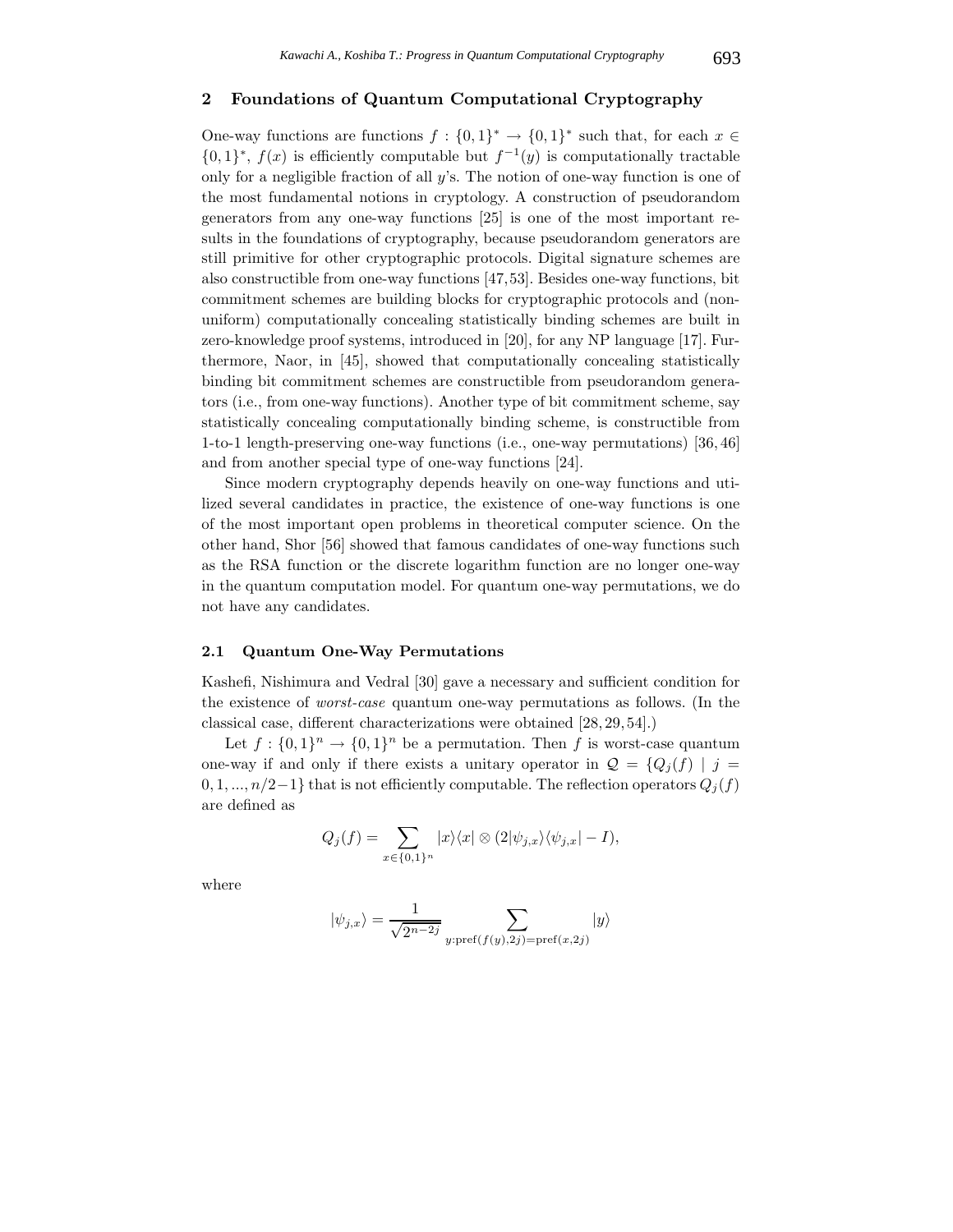and  $\text{pref}(s, i)$  denotes the *i* bits long prefix of a string *s*.

They also considered quantum weakly one-way permutations (i.e., weak in the cryptographic sense) and gave a sufficient condition on the existence. After that, Kawachi, Kobayashi, Koshiba and Putra [31] gave a necessary condition and completed an algorithmic characterization of quantum weakly one-way permutations. The characterization is similar to the case of worst-case quantum one-way permutation except that the unitary operators in  $Q$  permit of exponentially small errors. While, in [31], Kawachi et al. mentioned a characterization of quantum weakly one-way permutations only, a similar characterization holds for quantum *strongly* one-way permutations. These characterizations might be helpful either to search for candidates of quantum one-way permutations or to disprove their existence.

#### **2.2 Quantum Hard-Core Predicates**

Hard-core predicates for one-way functions are also important in computational cryptography. Goldreich and Levin [16] showed that a hard-core predicate is constructible from any one-way function f. Let  $f'(x, r) = (f(x), r)$  be a function where  $x, r \in \{0, 1\}^n$ . Here, it is easy to see that f' is also one-way. The predicate

$$
GL(x,r) = \langle x, r \rangle = \sum_{i=1}^{n} x_i r_i \bmod 2
$$

is a hard-core predicate for the one-way function  $f'$ . Moreover, they gave a way to construct a hard-core function of output length  $O(\log n)$  for any one-way function. In [1], Adcock and Cleve considered quantum hard-core predicates (i.e., hard-core predicates against quantum adversaries) for quantum one-way functions. They showed that for any quantum one-way function f,  $GL(x, r)$  is also a quantum hard-core predicate for the quantum one-way function  $f'(x, r) =$  $(f(x), r)$ . Furthermore, they proved that the reduction between quantum hardcore predicates and quantum one-way functions is simpler and tighter than the classical reduction. Actually, they showed that a lower bound on the number of oracle calls in the classical reduction is properly larger than an upper bound in the quantum reduction.

It is widely known that list-decodable codes have many complexity-theoretic applications including hard-core functions [57]. Intuitively speaking, if we are given a corrupted codeword of a list-decodable code, we may output a short list containing messages close to the correct one rather than uniquely recover it. For example, the Goldreich-Levin Theorem [16] mentioned above can be regarded as an efficient list-decoding algorithm for the binary Hadamard code. Actually, for a message x,  $GL(x,0),..., GL(x,2<sup>n</sup>-1)$  correspond to a codeword of the binary Hadamard code. The prediction algorithm for the hard-core predicate GL also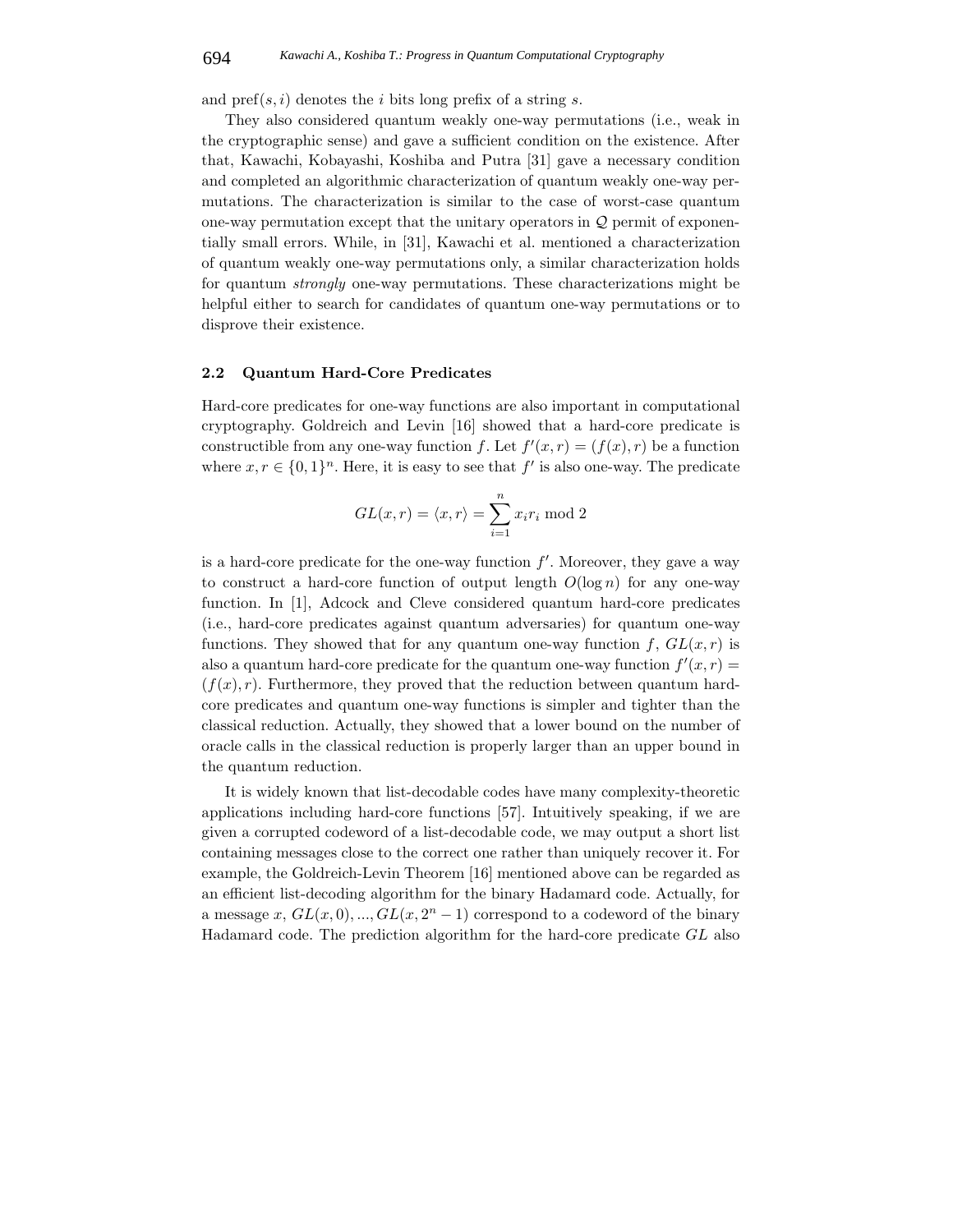corresponds to an access to a corrupted codeword. Suppose that we could obtain a polynomially long list that contains  $x$  with high probability by accessing the corrupted codeword. It implies that inverting the one-way function  $f$  is efficiently computable. Thus, we can say that there is no efficient algorithm to predict the hard-core value of GL.

From the quantum computational point of view, a general construction of quantum hard-core functions from quantum one-way functions has been obtained by Kawachi and Yamakami [33], who utilize a classical code that has a quantum list-decoding algorithm. Roughly speaking, they showed that any code that has an almost orthogonal structure in a sense has a quantum list-decoding algorithm. Consequently, it enables us to discover new (quantum) hard-core functions. Especially, the quantum list-decoding technique affirmatively but quantumly settled the open problem of whether Damgård's generator  $[12]$  is cryptographically secure or not.

Let us go into details about quantum hard-core predicates. Regard a mapping from a message space  $\{0,1\}^n$  and an index set  $\{0, ..., M-1\}$  to a finite field  $\mathbb{F}_q$ as a code C over  $\mathbb{F}_q$ . Let  $C_x(r)$  be the value of the r-th block in the codeword  $C_x$ for a message x, with message length  $|x| = n$  and block length (of codewords)  $|C_x| = M$ . For a codeword  $C_x$ , we define a codeword state  $|C_x\rangle$  as follows:

$$
|C_x\rangle = \frac{1}{\sqrt{M}} \sum_{r=0}^{M-1} \omega_q^{C_x(r)} |r\rangle,
$$

where  $\omega_q = e^{2\pi i/q}$ . In [1], Adcock and Cleve implicitly considered codeword states for the case of binary codes, and the above is a natural extension.

One of the most important special cases is when two codeword states  $|C_x\rangle$ and  $|C_y\rangle$  are orthogonal, namely,

$$
\langle C_x | C_y \rangle = \frac{1}{M} \sum_{r=0}^{M-1} \omega_q^{C_x(r)} \cdot \omega_q^{C_y(r)} = 0.
$$

A code with the above orthogonality is said to be *phase-orthogonal*. The phaseorthogonal codes have good properties from the algorithmic point of view. If  $M \leq 2^n$ , there exist quantum states  $|u_0\rangle, ..., |u_{2^n-M-1}\rangle$  such that

$$
U = [|C_0\rangle \cdots |C_{q^n-1}\rangle |u_0\rangle \cdots |u_{2^n-M-1}\rangle]^{\dagger}
$$

is unitary and  $U|C_x\rangle = |x\rangle$ . This implies that there exists a (possibly inefficient) decoding algorithm that, given a codeword (with no error added), recovers the original message.

Since it is easy to generate the codeword state from an "uncorrupted" codeword, we would like to obtain a quantum state close to the codeword state whose uncorrupted codeword is close to a given "corrupted" codeword.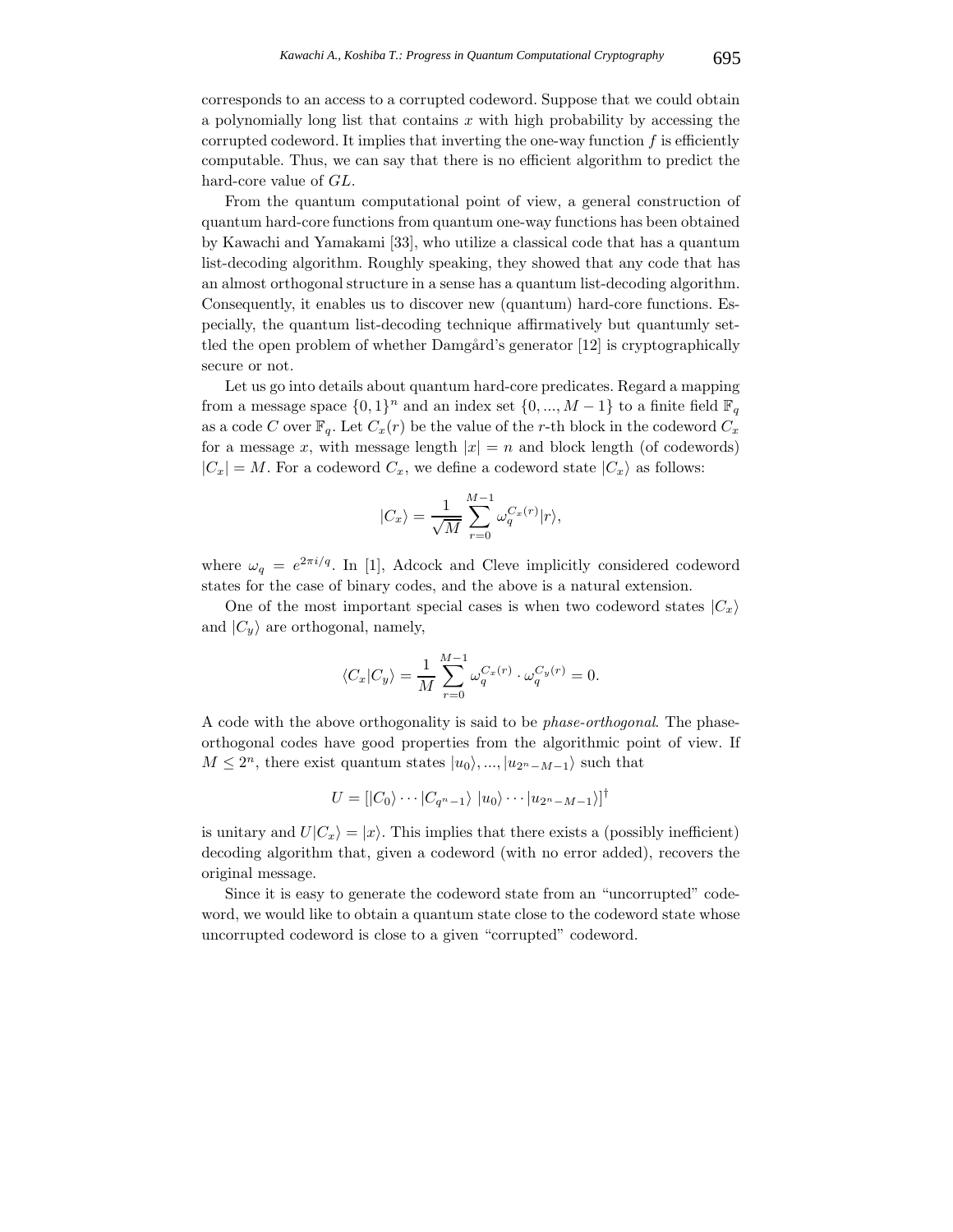#### 696 *Kawachi A., Koshiba T.: Progress in Quantum Computational Cryptography*

Remember that our goal is to show the hard-core property by using listdecodable codes. Specifically speaking, by using an efficient quantum predictor for the hard-core function  $C$ , we only have to find a short list of pre-images for a given functional value of a quantum one-way function. The quantum predictor A can be written as the following unitary operator:

$$
\mathcal{A}|r\rangle|0\rangle|0\rangle = \alpha_{r,C_x(r)}|r\rangle|C_x(r)\rangle|\phi_{r,C_x(r)}\rangle + \sum_{s \in \mathbb{F}_q - \{C_x(r)\}} \alpha_{r,s}|r\rangle|s\rangle|\phi_{r,s}\rangle,
$$

where the last register is for the workspace  $A$  utilizes. Since  $A$  is a predictor, it is assumed that  $C_x(r)$  be predictable with non-negligible probability. In other words, there exists a non-negligible fraction  $S \subset \{0,1\}^n$ , for every  $x \in S$ , for some non-negligible function  $\varepsilon$  such that

$$
\sum_{r=0}^{M-1} |\alpha_{r,C_x(r)}|^2 > \frac{1}{q} + \varepsilon.
$$

In case of binary codes, the predictor  $A$  can be written as

$$
\mathcal{A}|r\rangle|0\rangle|0\rangle = \alpha_{r,C_x(r)}|r\rangle|C_x(r)\rangle|\phi_{r,C_x(r)}\rangle + \alpha_{r,\neg C_x(r)}|r\rangle|\neg C_x(r)\rangle|\phi_{r,\neg C_x(r)}\rangle.
$$

Note that

$$
\frac{1}{M}\sum_{r,x} |\alpha_{r,C_x(r)}|^2 > 1/2 + \varepsilon \text{ and } \frac{1}{M}\sum_{r,x} |\alpha_{r,\neg C_x(r)}|^2 \le 1/2 - \varepsilon.
$$

Here, let us consider the following procedure:

- (1) Initialize the registers to  $|0\rangle|0\rangle|0\rangle$ .
- (2) Make a uniform superposition in the first register and apply  $A$  to it:

$$
\frac{1}{\sqrt{M}}\sum_{r=0}^{M-1}|r\rangle(\alpha_{r,C_x(r)}|C_x(r)\rangle|\phi_{r,C_x(r)}\rangle+\alpha_{r,-C_x(r)}|\neg C_x(r)\rangle|\phi_{r,-C_x(r)}\rangle).
$$

(3) Shift the phase according to the second register:

$$
\frac{1}{\sqrt{M}}\sum_{r=0}^{M-1}(-1)^{C_x(r)}|r\rangle(\alpha_{r,C_x(r)}|C_x(r)\rangle|\phi_{r,C_x(r)}\rangle -\alpha_{r,\neg C_x(r)}|\neg C_x(r)\rangle|\phi_{r,\neg C_x(r)}\rangle).
$$

(4) Apply  $\mathcal{A}^{-1}$  to all the registers:

$$
\langle C_x | \langle 0 | \langle 0 | \mathcal{A}^{-1} = \frac{1}{\sqrt{M}} (-1)^{C_x(r)} \langle r | (\alpha_{r,C_x(r)}^* \langle C_x(r) | \langle \phi_{r,C_x(r)} | -\alpha_{r,-C_x(r)}^* \langle \phi_{r,-C_x(r)} | \phi_{r,-C_x(r)} |).
$$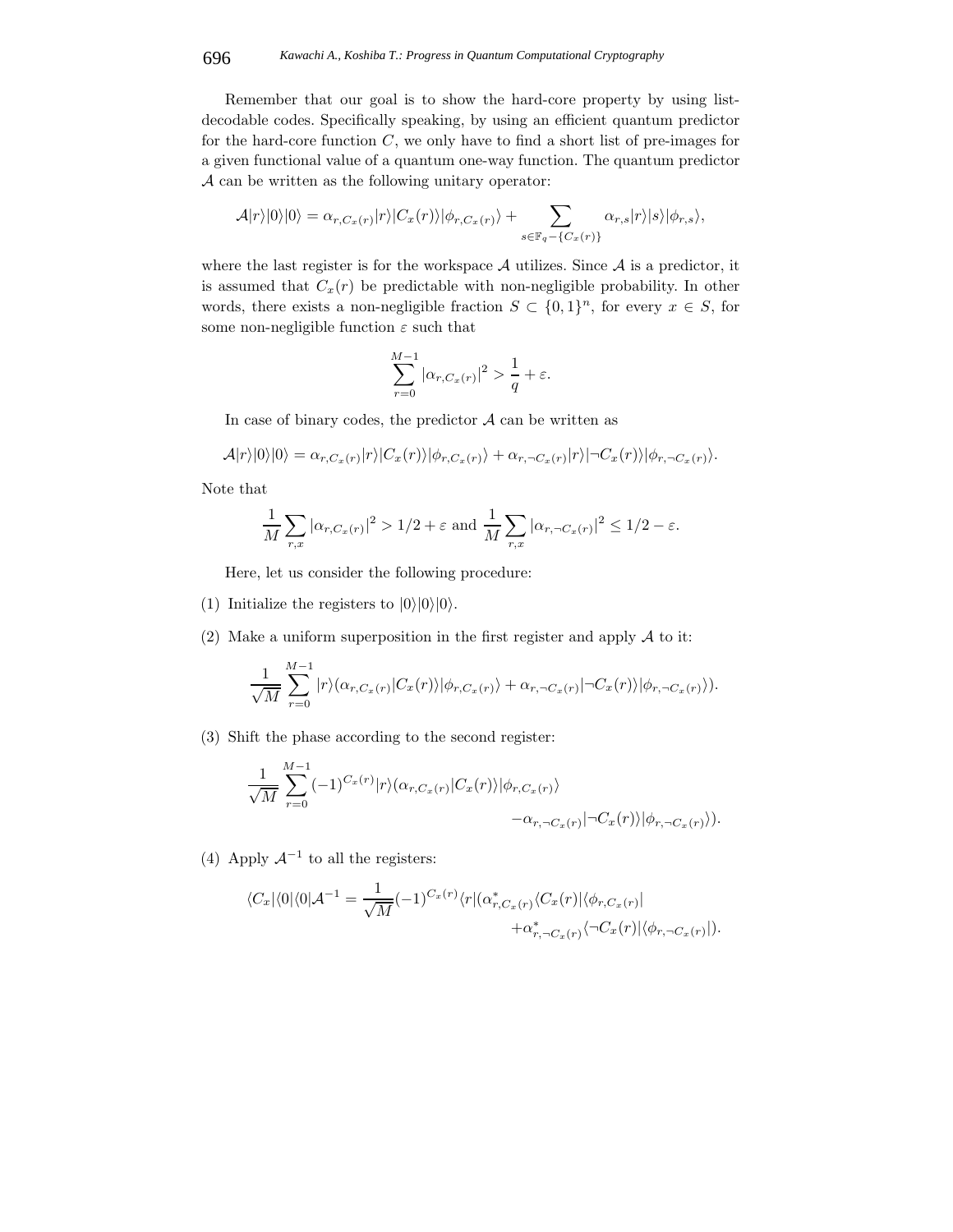Let

$$
|\psi\rangle = \mathcal{A}^{-1} \frac{1}{\sqrt{M}} \sum_{r=0}^{M-1} (-1)^{C_x(r)} |r\rangle (\alpha_{r,C_x(r)} |C_x(r)\rangle |\phi_{r,C_x(r)}\rangle - \alpha_{r,\neg C_x(r)} |\neg C_x(r)\rangle |\phi_{r,\neg C_x(r)}\rangle),
$$

which is computable by the above procedure. Then

$$
\langle C_x|\langle 0|\langle 0|\psi\rangle = \frac{1}{M}\sum_{r=0}^{M-1} |\alpha_{r,C_x(r)}|^2 - |\alpha_{r,-C_x(r)}|^2 \ge 2\varepsilon.
$$

Thus, by applying the algorithm that, given an uncorrupted codeword state, computes the original message to a corrupted codeword state, we can obtain the original message with non-negligible probability. By repeating this process independently, we can get a polynomially long list including the original message  $x$  with high probability. Actually, in [1], Adcock and Cleve took the same approach.

In the case of  $q$ -ary codes, the matter is not simple. While the fidelity between  $|\psi\rangle$  obtained in a naively generalized way and  $|C_x\rangle|0\rangle|0\rangle$  is written as

$$
\frac{1}{M} \left| \sum_{r=0}^{M-1} \sum_{s \in \mathbb{F}_q} \omega_q^{s - C_x(r)} |\alpha_{r,s}|^2 \right|,
$$

the fidelity cannot be bounded by a non-negligible function. To overcome the difficulty, Kawachi and Yamakami [33] introduced a new tool. They defined the k-shuffled codeword state as

$$
|C_x^{(k)}\rangle = \frac{1}{\sqrt{M}} \sum_{r=0}^{M-1} \omega_q^{k \cdot C_x(r)} |r\rangle.
$$

Intuitively speaking, the objective of the k-shuffled codeword state is the randomization over the phases in amplitude. After the randomization, we can say that there exists at least one value  $k$  such that a "good"  $k$ -shuffled codeword state can be computed by using the predictor A. If  $|\mathbb{F}_q| \in \text{poly}(n)$ , then we can similarly recover the original message with non-negligible probability.

## **3 Quantum Commitment and Oblivious Transfer**

Since the BB84 protocol [4] was shown to be unconditionally secure, some other cryptographic protocols such as bit commitment and oblivious transfer schemes were expected to achieve the security without any computational assumption.

A bit commitment scheme is a two-party protocol. The protocol consists of two phases: the commit phase and the reveal phase. In the commit phase,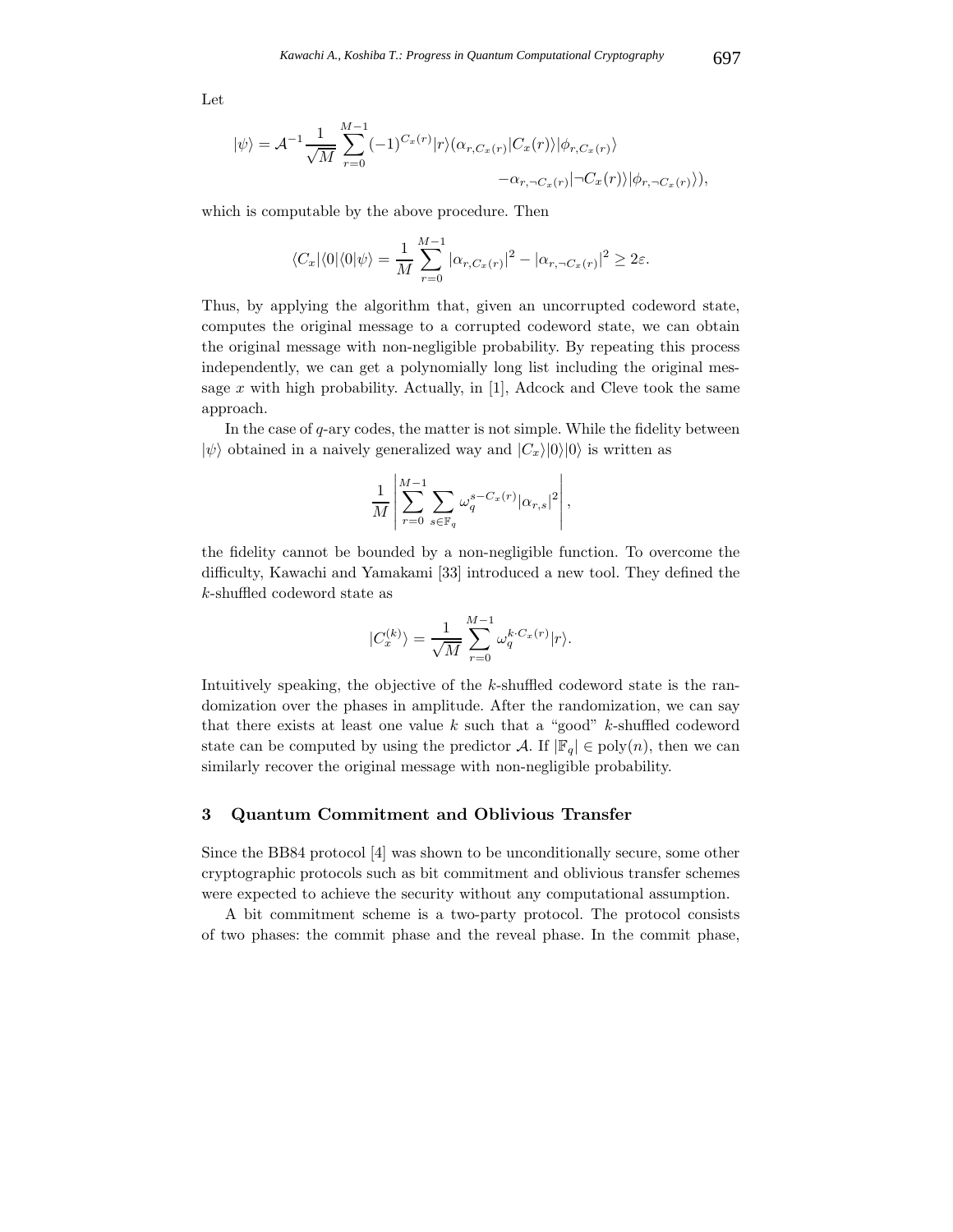the sender Alice has a bit  $b$  in her private space and she wants to commit  $b$ to the receiver Bob. They exchange messages and at the end of the commit phase the receiver gets some information that represents b. In the reveal phase, Alice confides b to Bob by exchanging messages. At the end of the reveal phase, Bob judges whether the information gotten in the reveal phase really represents b or not. The security of bit commitment schemes consists of the concealing property and the binding property. The concealing property is satisfied if a cheating receiver cannot predict the committed value before the reveal phase. The binding property is satisfied if a cheating sender cannot reveal two different values in the reveal phase. In the classical setting, either the concealing or the binding property must be computational. By introducing quantum states into bit commitment scheme, unconditionally secure bit commitment schemes had been expected to be realized.

A 1-out-of-2 oblivious transfer (OT) is also a fundamental primitive in cryptography. Especially, it is well-known that 1-out-of-2 OT implies secure multiparty computation. Roughly speaking, a 1-out-of-2 OT is a two-party protocol, in which the sender Alice holds two secrets,  $s_0$  and  $s_1$ , and the receiver Bob holds a secret bit b. If both parties follow the protocol, Bob learns  $s<sub>b</sub>$ . Moreover, even a cheating receiver cannot learn more than a single value in  $\{s_0, s_1\}$  and even a cheating sender cannot learn anything about b.

First, Crépeau and Kilian [10] showed a construction from unconditionally secure quantum commitment schemes to 1-out-of-2 quantum oblivious transfer schemes. Its information-theoretic security were proved in [8, 42, 61]. (Note that such a reduction in the classical setting is unknown.) Unfortunately, it was later shown that commitment schemes with unconditional concealing and binding properties are impossible even if quantum states are applicable [39,41]. If we allow either the concealing or the binding condition of a bit commitment scheme to be computational, interesting commitment schemes utilizing quantum information are still possible. Dumais, Mayers and Salvail [14] proposed a perfectly concealing and computationally binding bit commitment scheme with constantround interactions under the assumption that quantum one-way permutations exist. (In the classical case, schemes with  $O(n/\log n)$  rounds are the best result known [36].) The use of quantum information enables us to transform from computationally concealing and computationally binding bit commitment scheme to statistically concealing and computationally binding scheme [11]. Since the former is constructible from any quantum one-way function, so is the latter. (In the classical case, a statistically concealing bit commitment scheme is constructible from one-way functions with special features [24].)

Here, let us consider some issues in defining quantum bit commitment. Though we can define the concealing condition of quantum bit commitments as in the classical case, some care must be taken to define the binding condition in the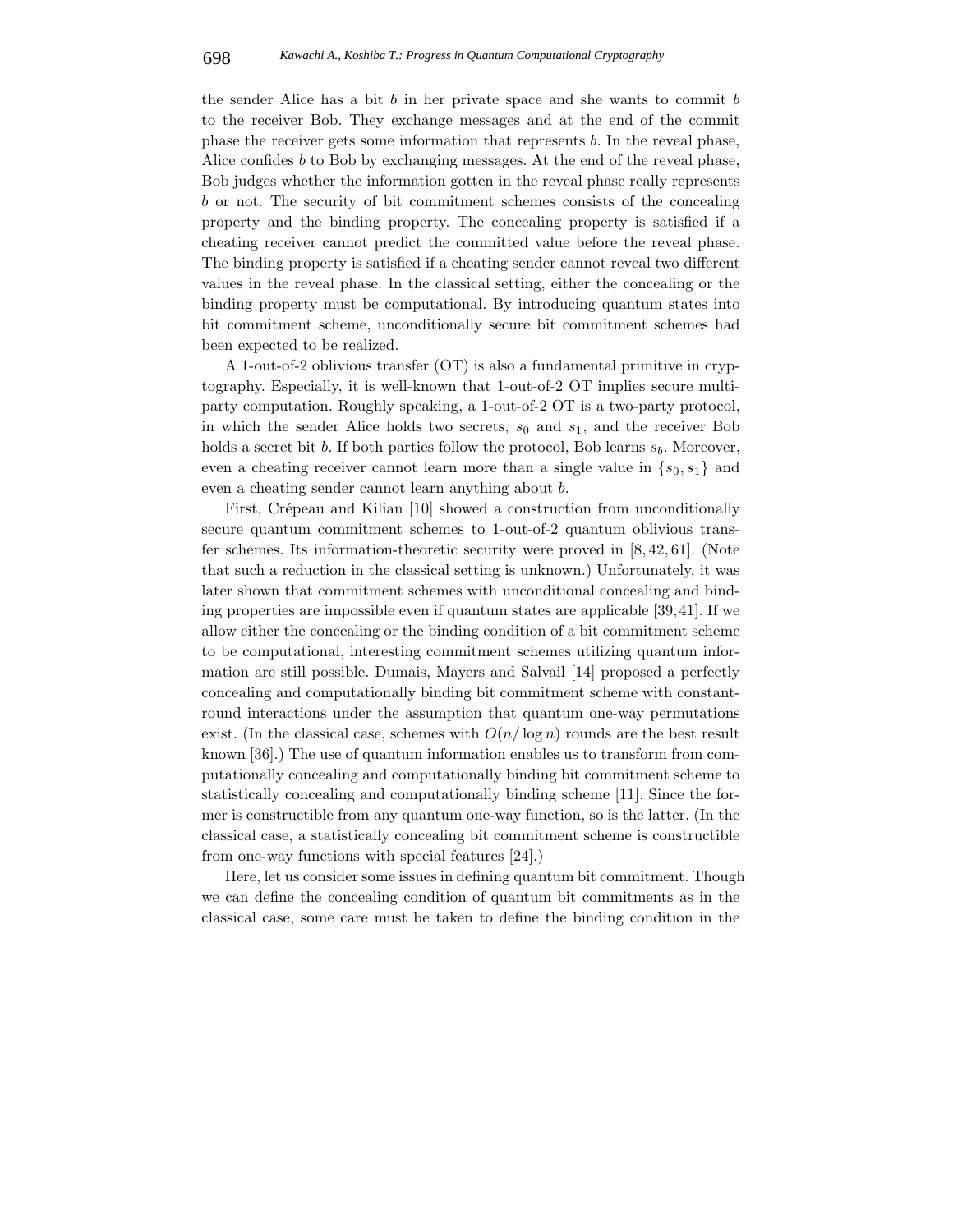quantum case. In the classical case, the binding property means that the probability that the bit value committed in the commit phase can be revealed as both 0 and 1 is negligibly small. However, this definition is too strong in the quantum case. Suppose that a sender in some quantum bit commitment scheme could generate the following state:

$$
\frac{1}{\sqrt{2}}|0\rangle|\phi_0\rangle + \frac{1}{\sqrt{2}}|1\rangle|\phi_1\rangle,
$$

where  $|\phi_0\rangle$  (resp.,  $|\phi_1\rangle$ ) is a quantum state to be sent when 0 (resp., 1) is honestly committed in the commit phase. Then the sender Alice sends the quantum state only in the second register to the receiver Bob and keeps the quantum state in the first register at her side. Alice can change the committed value with probability 1/2 by measuring the quantum state left at her side just before the reveal phase. Since the above situation is essentially inevitable, the straightforward extension of the binding condition in the classical case is not satisfied in the quantum case. Thus, we have to weaken the definition of the binding condition in the quantum case. Actually, in [14], Dumais, Mayers and Salvail introduced a weaker definition of the binding property. Their weaker binding propety is satisfied if  $p_0 + p_1 - 1$ is negligibly small, where  $p_0$  (resp.,  $p_1$ ) is the probability that the committed value is revealed as 0 (resp., 1).

The following is the description of the quantum bit commitment scheme in [14]. Let  $f: \{0,1\}^n \to \{0,1\}^n$  be any quantum one-way permutation

## [Commit Phase]

- 1. Alice decides  $w \in \{0, 1\}$  as her committing bit. She also chooses  $x \in \{0, 1\}^n$ uniformly at random, and then computes  $f(x)$ .
- 2. Alice sends  $|f(x)\rangle$  to Bob if  $w = 0$  and  $H^{\otimes n}|f(x)\rangle$  otherwise, where H is the Hadamard transformation.

#### [Reveal Phase]

- 1. Alice announces  $x$  and  $w$  to Bob.
- 2. If  $w = 1$ , Bob applies  $H^{\otimes n}$  to the state sent from Alice. Otherwise, he does nothing to the state.
- 3. Bob measures the resulting state in the computational basis. Let  $y$  be the outcome. He accepts if and only if  $y = f(x)$ .

The above protocol satisfies the perfect concealing property. This is because for a bit w to be committed and for the corresponding quantum state  $\rho_w$ , Alice generates the following equalities:

$$
\rho_0 = \frac{1}{2^n} \sum_{x \in \{0,1\}^n} |f(x)\rangle \langle f(x)| = I/2^n = \frac{1}{2^n} \sum_{x \in \{0,1\}^n} (H^{\otimes n} |f(x)\rangle) (\langle f(x)| H^{\otimes n\dagger}) = \rho_1.
$$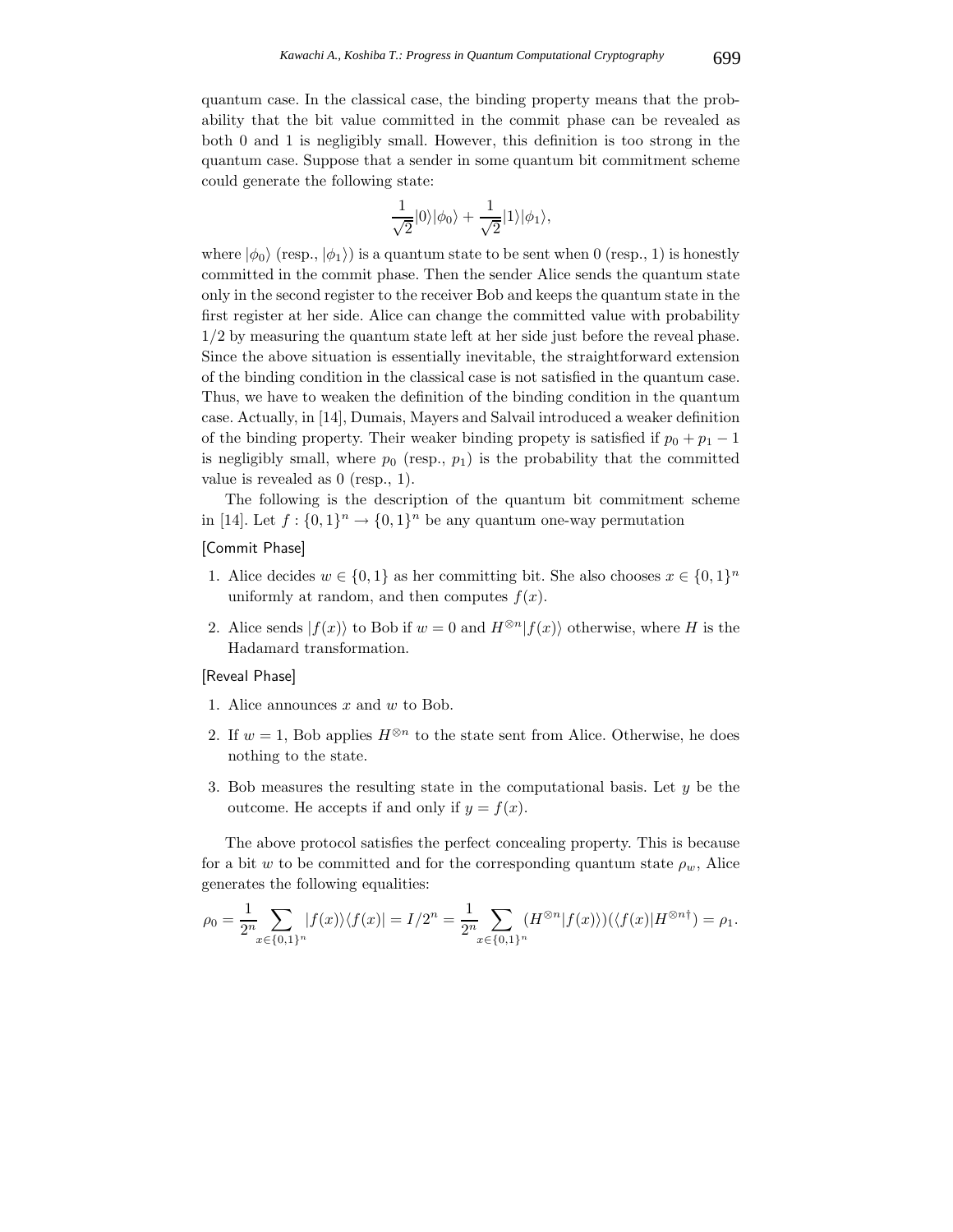This implies that both states generated by Alice are maximally mixed states and they are independent of  $w$ . On the other hand, the computationally binding property can be satisfied by constructing an inverter of the quantum one-way permutation f from a quantum adversary for the binding condition. In general, the space in which a quantum adversary can operate is partitioned into three subspaces: the register  $A$  for the working space, the register  $B$  that is sent to Bob in the reveal phase, and the register  $C$  that is sent to Bob in the commit phase. Suppose that the quantum adversary can change whatever the committed bit is and Bob accepts it. This essentially implies that the following transformation  $U_{AB}$  over registers A and B has a polynomial-size circuit for some vectors  $|\gamma_x^0\rangle$ and  $|\gamma_x^1\rangle$ :

$$
|\phi_0\rangle = \sum_{x \in \{0,1\}^n} |\gamma_x^0\rangle_A |x\rangle_B |f(x)\rangle_C \stackrel{U_{AB}}{\mapsto} |\phi_1\rangle = \sum_{x \in \{0,1\}^n} |\gamma_x^1\rangle_A |x\rangle_B H^{\otimes n} |f(x)\rangle_C.
$$

(Note that the quantum adversary cannot access the register  $C$  after the commit phase because the values in C have already been sent to Bob.) Let  $\sum_x ||\gamma_x^0\rangle|| =$  $\sum_x |||\gamma_x^1\rangle|| = 1.$ 

Let us see that it is possible to construct an algorithm to compute  $f^{-1}(y)$ from a given  $y \in \{0,1\}^n$  by using the mapping  $U_{AB}$ . First, note that the state

$$
|\phi_y\rangle = \sum_{x \in \{0,1\}^n} (-1)^{\langle y, f(x) \rangle} |\gamma_x^0\rangle_A |x\rangle_B H^{\otimes n} |y\rangle_C
$$

can be computed from  $|\phi_0\rangle$ . Here, we consider to apply the projection  $H^{\otimes n}|y\rangle\langle y|H^{\otimes n}$  to  $|\phi_0\rangle$  in the register C and normalize the state. The resulting state indeed coincides with  $|\phi_y\rangle$ . This state  $|\phi_y\rangle$  can be easily generated as follows. (1) We change the phase to  $(-1)^{\langle y, f(x) \rangle}$  according to the value in the register C and y. (2) We set the register B to zero by computing f again. (3) We copy the input value y to the register B and apply  $H^{\otimes n}$  to it. The above procedure implies that the mapping  $T_C|\phi_0\rangle = |\phi_u\rangle$  has an efficient implementation. Moreover,  $U_{AB}$  and  $T_C$  commute, because  $U_{AB}$  acts on the registers A and B by the assumption and  $T_C$  is just the projection of the value in the register C to  $H^{\otimes n}|y\rangle\langle y|H^{\otimes n}$  and thus does not act on the registers A and B. Hence,

$$
U_{AB}T_C|\phi_0\rangle = T_C U_{AB}|\phi_0\rangle = T_C|\phi_1\rangle = |\gamma^1_{f^{-1}(x)}\rangle |f^{-1}(y)\rangle H^{\otimes n}|y\rangle.
$$

Therefore, what we want to obtain appears in the register B. (Note that the inverter in the case where the adversary errs becomes more complicated.)

Last in this section, we mention a conversion from a quantum bit commitment scheme with computational assumption to quantum oblivious transfer with computational assumption. Crépeau and Kilian's conversion from quantum bit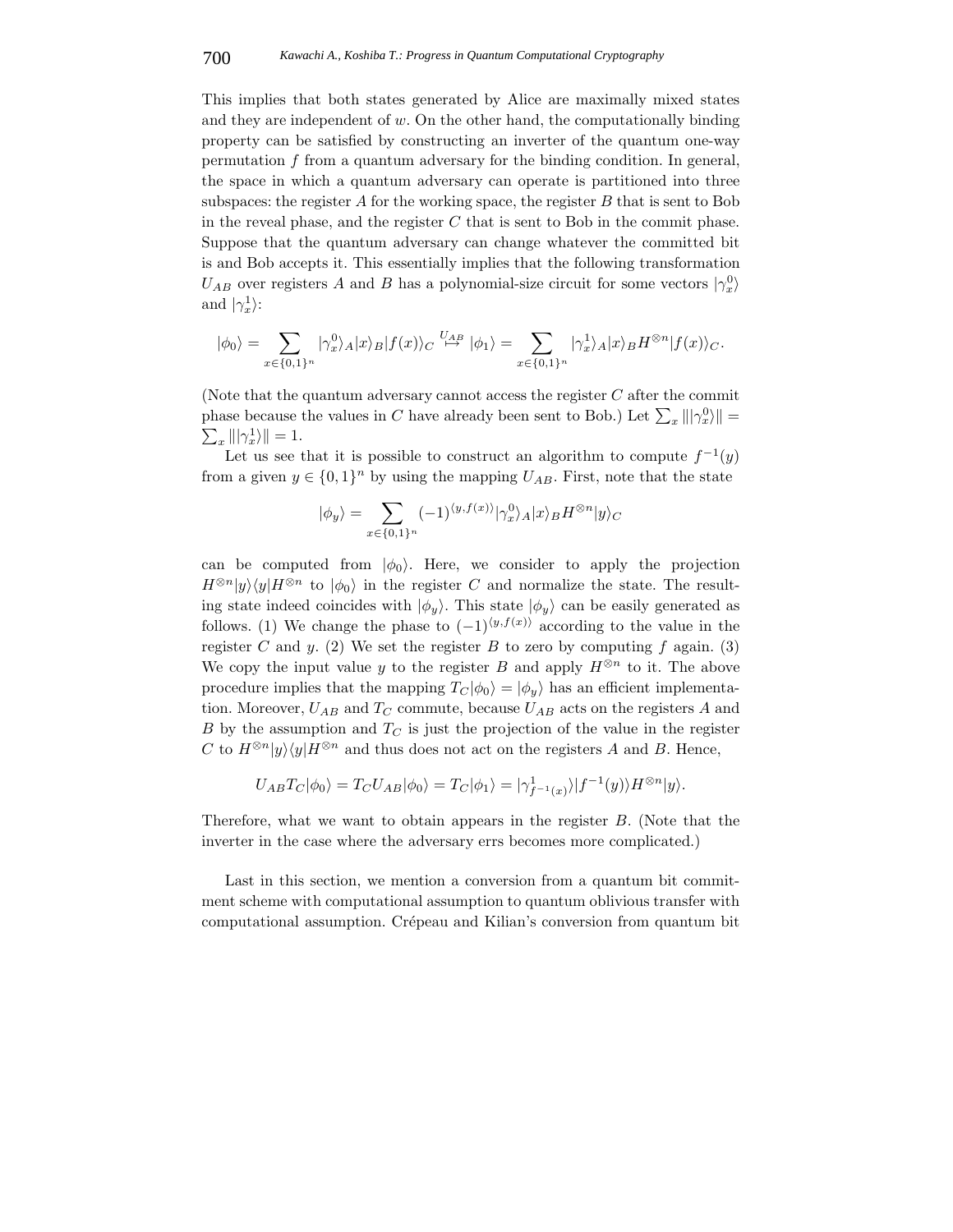commitment to 1-out-of-2 quantum oblivious transfer supposes that some classical information must be sent to a third party in the commit phase. Thus, since the statistically binding and "computationally" binding bit commitment scheme may use quantum information, their proof technique is not applicable. Crépeau et al. have shown a way to convert a statistically concealing and computationally binding bit commitment scheme to 1-out-of-2 quantum oblivious transfer [9].

## **4 Quantum Zero-Knowledge**

The notion of zero-knowledge was introduced by Goldwasser, Micali and Rackoff [20]. Roughly speaking, an interactive proof system has the zero-knowledge property if any (possibly cheating) verifier that communicates with the honest prover learns nothing through the interaction except the validity of the claimed statement. Even in the classical case, there are several variants of zero-knowledge corresponding to how to formally define the notion that the verifier "learns nothing." Anyway, the verifier "learns nothing" if there exists a polynomial-time simulator whose output is indistinguishable in some sense from the information the verifier would have after the interaction with the honest prover.

At any round of interaction to simulate, a simulator typically generates a pair of a question from the verifier and a response from the honest prover. If this produces a pair that is inconsistent with each other (or with the other parts of the transcript of the interaction simulated so far), the simulator "rewinds" the process to simulate this round again. However, the "rewinding" technique is not generally applicable to quantum verifiers. First, quantum information cannot be copied; this fact is also known as the no-cloning theorem. Second, measurements are generally irreversible processes. This difficulty was explicitly pointed out by van de Graaf [21].

Since then the study of quantum zero-knowledge has developed from a computational point of view. For example, Watrous [58] defined the quantum counterpart of honest verifier statistical zero-knowledge and studied its properties. We denote by HVQSZK the class of languages that have honest verifier quantum statistical zero-knowledge proof systems. In [58], the following statements are shown: (i) There exists a complete promise problem, which is a natural generalization of a complete promise problem in statistical zero-knowledge (SZK) due to [55]. (ii) HVQSZK is contained in PSPACE. (iii) HVQSZK is closed under complement. (iv) Any HVQSZK protocol can be parallelized to a one-round HVQSZK protocol.

Kobayashi [35] defined non-interactive quantum perfect zero-knowledge (denoted by NIQPZK) and non-interactive quantum statistical zero-knowledge (denoted by NIQSZK) and studied their properties. Specifically speaking, (i) if the prover and the verifier do not beforehand have any shared randomness and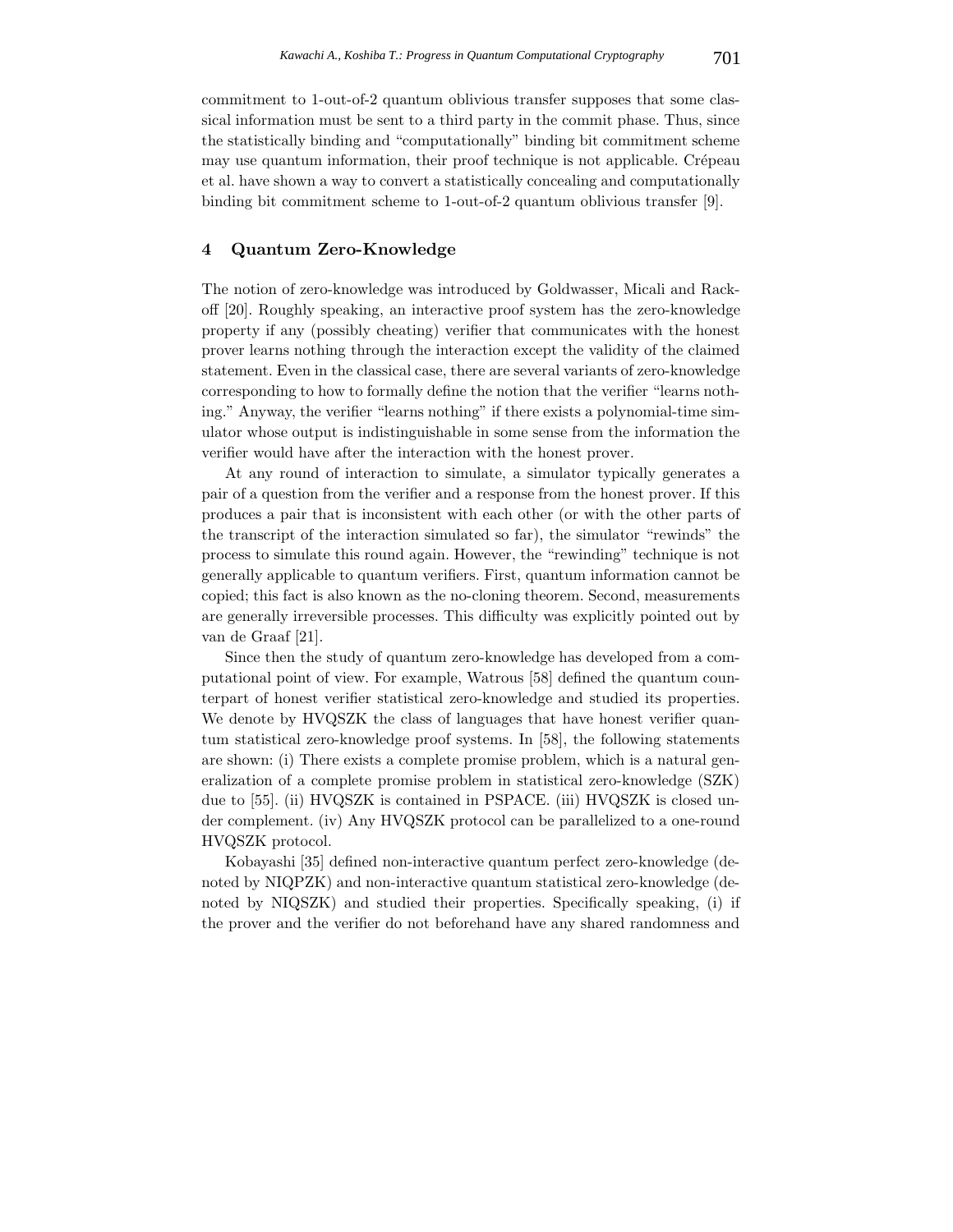any shared entanglement, languages that have non-interactive quantum zeroknowledge proof systems are in BQP. (ii) Assuming that the verifier and the prover share polynomially many Einstein-Podolsky-Rosen (EPR) pairs a priori, NIQPZK with the one-sided error has a natural complete promise problem, which is a generalization of a complete promise problem in non-interactive statistical zero-knowledge (NISZK) due to Goldreich, Sahai and Vadhan [18]. (iii) The graph non-automorphism (GNA) problem has a NIQPZK proof system with prior EPR pairs. (Since it is unknown whether GNA is in BQP or not, NIQPZK with prior EPR pairs includes a nontrivial language.)

In order to circumvent problematic issues caused by the rewinding technique, Damgård, Fehr and Salvail [13] have shown a way to construct computational QZK proof and perfect QZK arguments against quantum adversaries in the *common reference string* model, wherein it is assumed that an honest third party samples a string from some specified distribution and provides both the prover and verifier with this string at the start of the interaction. They have also given a construction of unconditionally concealing and computationally binding string commitment protocols against quantum adversaries.

Very recently, Watrous [59] resolves in many cases the problematic issues caused by the rewinding technique in quantum zero-knowledge by introducing a success probability amplifying technique, which is successfully utilized to amplify the success probability in Quantum Merlin-Arthur protocols without increasing the witness sizes [40]. Specifically speaking, he showed (i) the graph isomorphism problem is in perfect zero-knowledge (PZK) even against an adversarial verifier who uses quantum computation to cheat, and (ii) if quantum one-way permutations exist, every problem in NP has ZK proof systems even against an adversarial verifier who uses quantum computation to cheat.

## **5 Quantum Public-Key Encryptions**

As mentioned in the introduction, public-key cryptosystems are indispensable even in future where quantum computers might be physically realized. Unfortunately, almost all practical public-key cryptosystems are vulnerable to Shor's algorithm. On the other hand, there are public-key cryptosystems that have not shown to be vulnerable to quantum adversaries. Lattice-based cryptography [3, 15, 51, 52] is one example. In [3], Ajtai and Dwork proposed a semantically secure public-key cryptosystem based on the *worst-case* hardness of the  $n^8$ -unique shortest vector problem. The  $s(n)$ -unique shortest vector problem is the shortest vector problem with promise that the ratio of the shortest vector length to any other non-parallel vector length is at most  $1/s(n)$ . The security reducibility to the worst-case hardness of the underlying intractable problem is one of the remarkable features in lattice-based cryptography. Besides cryptography, problems with respect to the lattice structures have attracted much attention.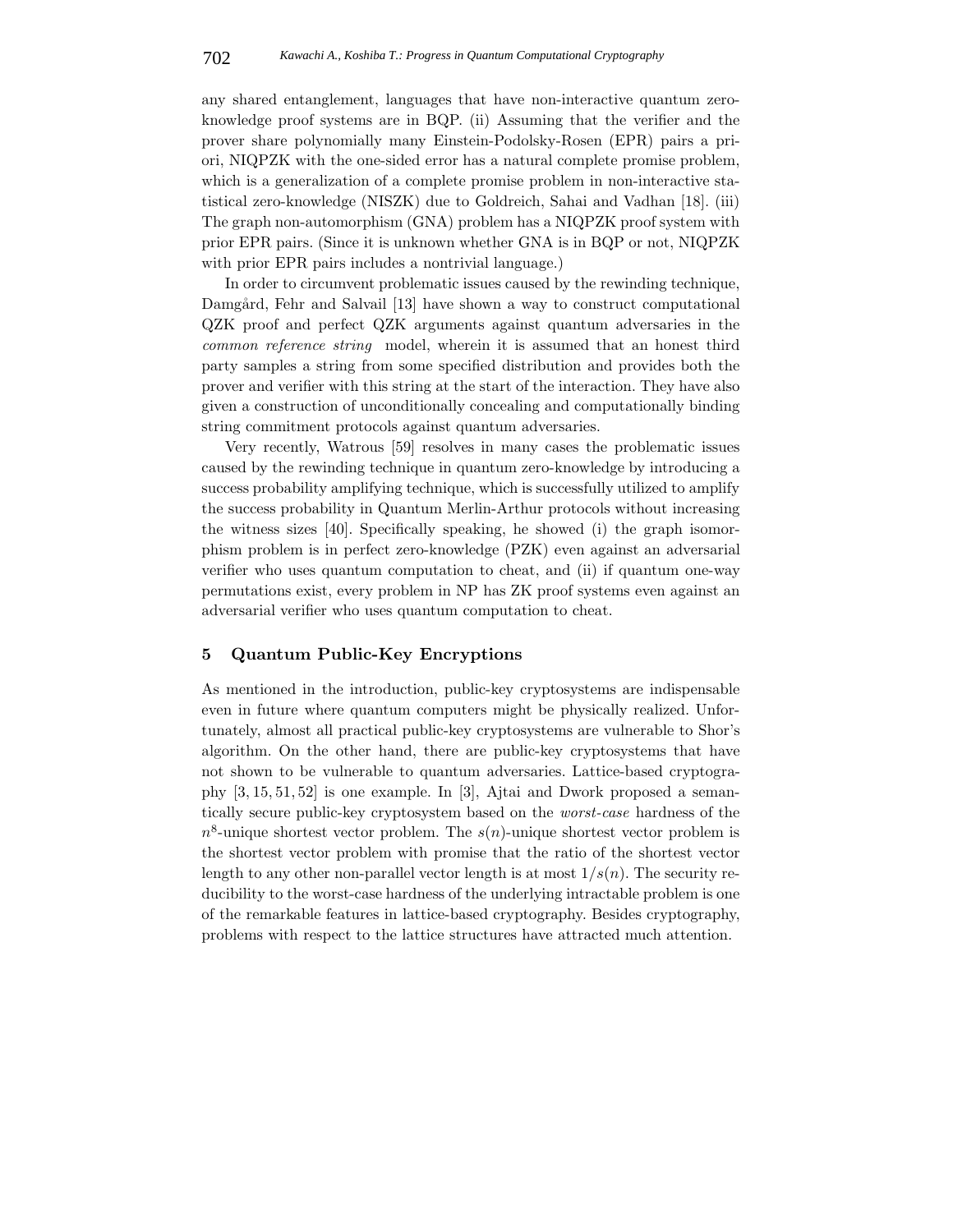From now on, we focus on public-key cryptosystems associated with quantum computation. In 2000, Okamoto, Tanaka and Uchiyama [49] proposed a knapsack-based cryptosystem as a quantum public-key cryptosystem. The first knapsack-based cryptosystem was proposed by Merkle and Hellman [43]. They aimed to incorporate the hardness of an NP-hard knapsack problem into their cryptosystem. A knapsack problem is a search problem to compute a binary vector  $(b_1, ..., b_n)$  such that  $s = \sum_{i=1}^n a_i b_i$  from a positive integer s and a positive<br>integer yester  $s = (s_1, ..., s_n)$ . The yester s corresponds to a public level for an integer vector  $a = (a_1, ..., a_n)$ . The vector a corresponds to a public key. For an *n*-bit message  $b = (b_1, ..., b_n)$ , its encryption c is computed as  $c = \sum_{i=1}^n a_i b_i$ . So, the problem to find the message  $b$  from an encryption  $c$  and a public key a is just a knapsack problem. Merkle and Hellman utilized the fact that knapsack problems with the super-increasing property  $a_i > \sum_{j=1}^{i-1} a_j$  are efficiently computable and let a public key be a vector obtained by applying a modular linear transformation to the super-increasing vector. Due to the linearity, their cryptosystem was cracked soon after the proposal. Since then, knapsackbased cryptography had been improved again and again. Eventually, Brickell [6] and Lagarias and Odlyzko [37] independently proposed a general attack (the so-called low-density attack) on knapsack-based cryptosystems. As a countermeasure, Chor and Rivest [7] introduced a non-linearity into the public key generation by using an easy special discrete logarithm problem and proposed yet another knapsack-based cryptosystem. The quantum public-key cryptosystem by Okamoto, Tanaka and Uchiyama [49] can be regarded as an extension of the Chor-Rivest cryptosystem. This is because they use the general discrete logarithm problem to generate public keys with the help of quantum computation.

In 2005, Kawachi, Koshiba, Nishimura and Yamakami [32] proposed a semantically secure (in a weak sense) quantum public-key cryptosystem based on the worst-case hardness of the graph automorphism problem. Actually, they introduced the computational problem of distinguishing between two specific quantum states as a new cryptographic problem to design their quantum public-key cryptosystem. The computational indistinguishability between quantum states is a generalization of the classical indistinguishability between two probability distributions, which plays an important role in computational cryptography (see, e.g., [19,60]). Their problem  $\text{QSCD}_{ff}$  asks whether we can distinguish between two sequences of identical samples of  $\rho^+_{\pi}(n)$  and of  $\rho^-_{\pi}(n)$  for each fixed hidden permutation  $\pi$  for each length parameter n of a certain form. Let  $S_n$  be the *symmetric group* of degree n and let  $\mathcal{K}_n = \{\pi \in S_n : \pi^2 = id \text{ and } \forall i \in$  $\{1, ..., n\}[\pi(i) \neq i]$  for  $n \in N$ , where id stands for the identity permutation and  $N = \{2(2n'+1) : n' \in \mathbb{N}\}\.$  For each  $\pi \in \mathcal{K}_n$ , let  $\rho^+_{\pi}(n)$  and  $\rho^-_{\pi}(n)$  be two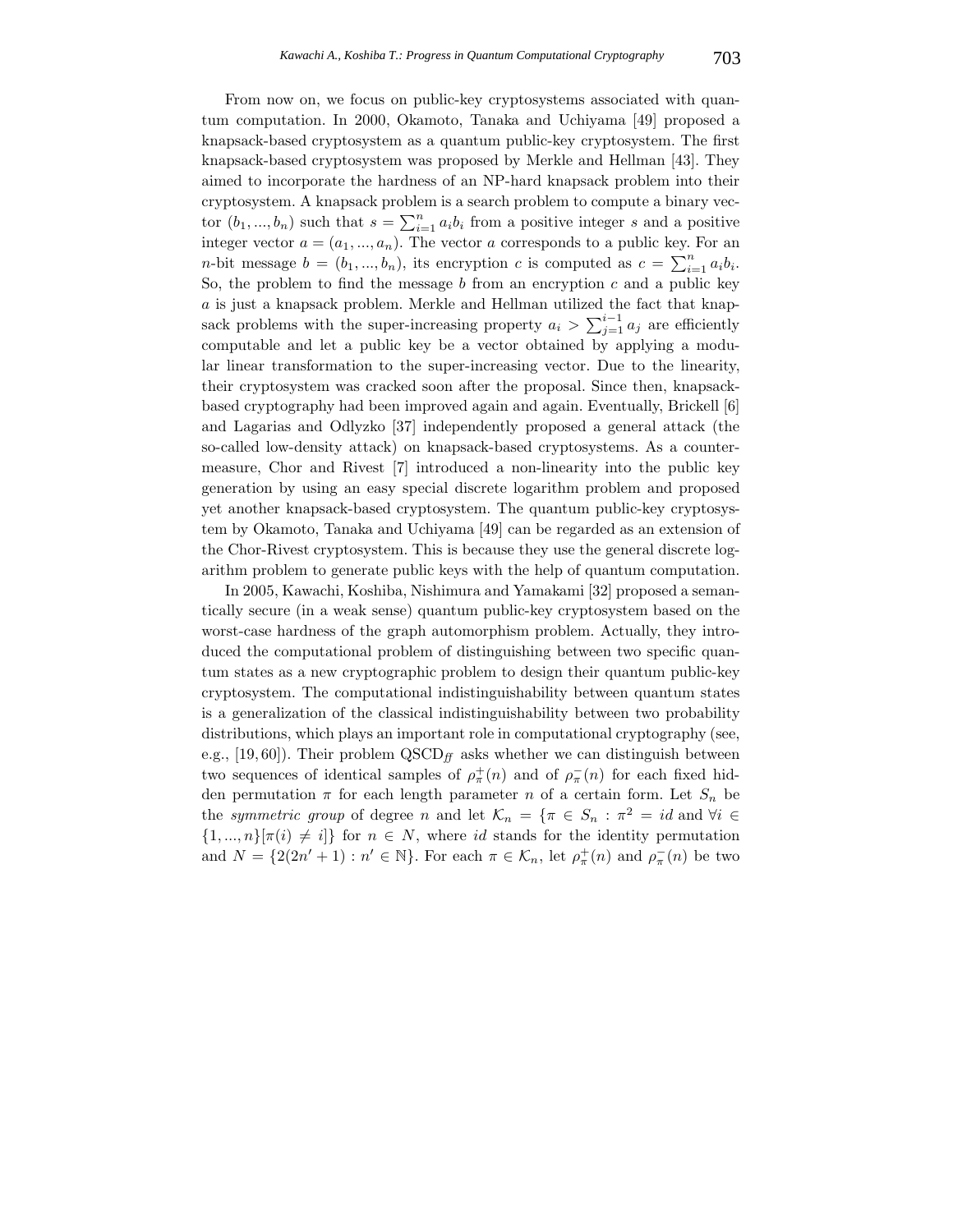quantum states defined by

$$
\rho_{\pi}^{+}(n) = \frac{1}{2n!} \sum_{\sigma \in S_n} (|\sigma\rangle + |\sigma\pi\rangle)(\langle \sigma| + \langle \sigma\pi|)
$$
 and  

$$
\rho_{\pi}^{-}(n) = \frac{1}{2n!} \sum_{\sigma \in S_n} (|\sigma\rangle - |\sigma\pi\rangle)(\langle \sigma| - \langle \sigma\pi|).
$$

The cryptographic properties of  $QSCD<sub>ff</sub>$  follow mainly from the definition of the set  $\mathcal{K}_n$  of the hidden permutations. Although the definition seems somewhat artificial, the following properties of  $\mathcal{K}_n$  lead to useful cryptographic and complexity-theoretic properties of  $QSCD<sub>ff</sub>$ : (i)  $\pi \in \mathcal{K}<sub>n</sub>$  is of order 2, which provides the trapdoor property of QSCD<sub>ff</sub>. (ii) For any  $\pi \in \mathcal{K}_n$ , the conjugacy class of  $\pi$  is equal to  $\mathcal{K}_n$ , which makes it possible to prove the equivalence between the worst-case/average-case hardness of  $QSCD<sub>f</sub>$ . (iii) The graph automorphism problem is (polynomial-time Turing) equivalent to its subproblem with the promise that a given graph has a unique non-trivial automorphism in  $\mathcal{K}_n$  or none at all. This equivalence is exploited to give a complexity-theoretic lower bound of  $QSCD<sub>ff</sub>$ , that is, the worst-case hardness of the graph automorphism problem. For these proofs, they introduced new techniques: a new version of the so-called *coset sampling method*, which is broadly used in extensions of Shor's algorithm (see, e.g., [50]) and a quantum version of the hybrid argument, which is a strong tool for security reduction in modern cryptography.

Their problem  $\text{QSCD}_f$  is closely related to a much harder problem: the hidden subgroup problem on the *symmetric groups* (SHSP). Note that no known subexponential-time quantum algorithm exists for SHSP. Hallgren et al. [27] introduced a distinction problem between certain two quantum states, similar to  $QSCD<sub>f</sub>$ , to discuss the computational intractability of SHSP by a "natural" extension of Shor's algorithm [56] with the quantum Fourier transformation. An efficient solution to this distinction problem gives an answer to a pending question on a certain special case of SHSP. To solve this distinction problem, as they showed, the so-called *weak Fourier sampling* on a single sample should require an exponential number of samples. This result was improved by Grigni et al. [22] and Kempe and Shalev [34]. In contrast, Hallgren et al. [26] proved that no time-unbounded quantum algorithm solves the distinction problem even from  $o(n \log n)$  samples. Kawachi et al. [32] showed that the above distinction problem is polynomial-time reducible to  $QSCD<sub>ff</sub>$ . This immediately implies that we have no time-unbounded quantum algorithm for  $QSCD<sub>f{f</sub>}$  from  $o(n \log n)$ samples. Even with sufficiently many samples for  $QSCD<sub>ff</sub>$ , there is no known subexponential-time quantum algorithms for  $QSCD<sub>ff</sub>$  and thus finding such an algorithm seems a daunting task.

Let us move to the description of the quantum public-key cryptosystem in [32]. Usually, public-key cryptosystems consist of three algorithms, for key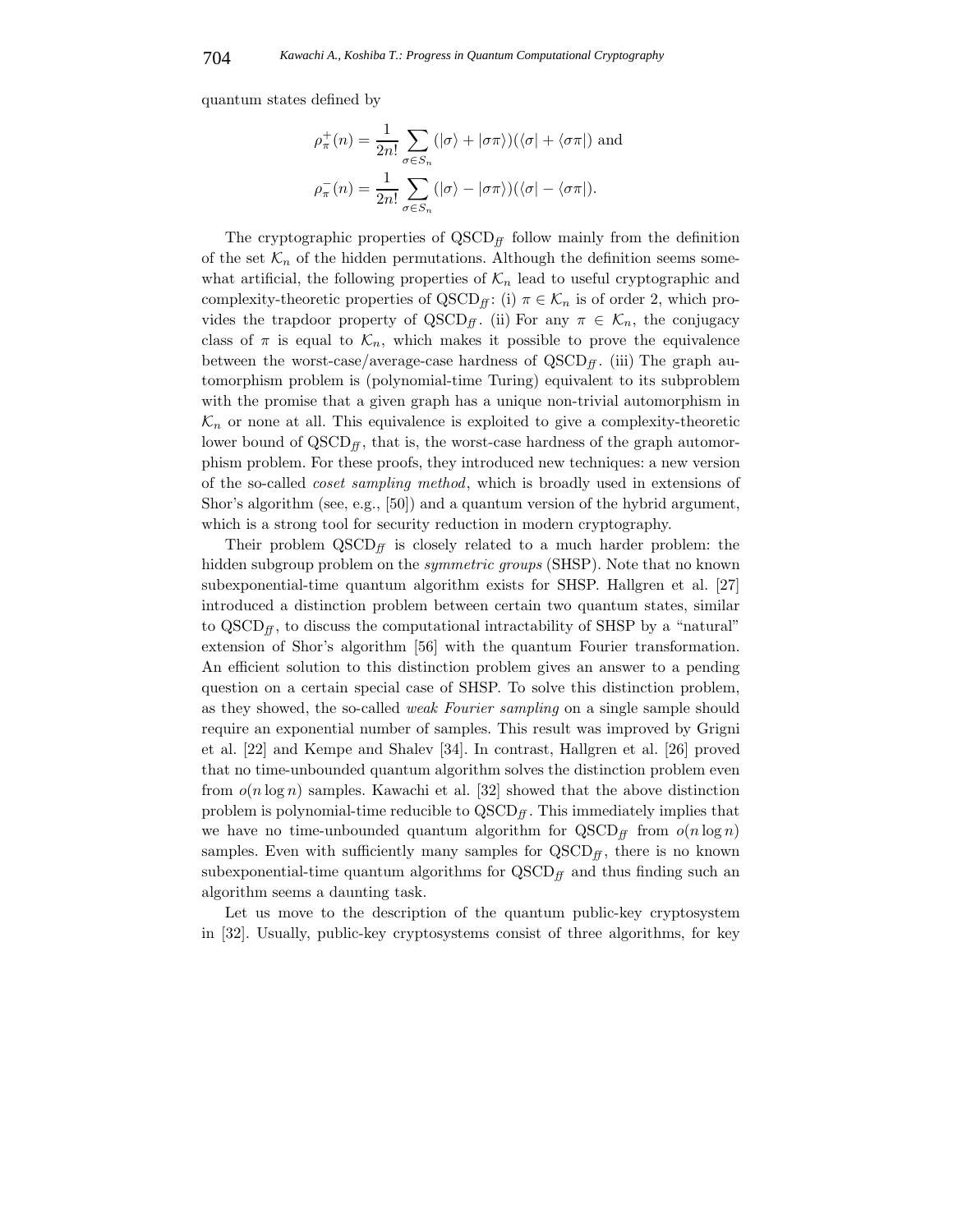generation, encryption and decryption.

Input:  $\pi \in \mathcal{K}_n$ Procedure:

- **step 1.** Choose a permutation  $\sigma$  from  $S_n$  uniformly at random and store it in the second register. Then, the entire system is in the state  $|0\rangle|\sigma\rangle$ .
- **step 2.** Apply the Hadamard transformation to the first register.
- step 3. Apply the Controlled- $\pi$  to the both registers.
- **step 4.** Apply the Hadamard transformation to the first register again.
- **step 5.** Measure the first register in the computational basis. If 0 is observed, then the quantum state in the second register is  $\rho^+_{\pi}$ . Otherwise, the state of the second register is  $\rho_{\pi}^-$ . Now, apply the conversion algorithm to  $\rho_{\pi}^-$ .

Encryption algorithm consists of two parts: one is the conversion algorithm below and the other is so simple that we describe it in the description of the total system.

The following transformation inverts, given  $\rho^{\pm}_{\pi}$ , its phase according to the sign of the permutation with certainty.

 $|\sigma\rangle + |\sigma\pi\rangle \longmapsto (-1)^{\text{sgn}(\sigma)} |\sigma\rangle + (-1)^{\text{sgn}(\sigma\pi)} |\sigma\pi\rangle.$ 

Since  $\pi$  is odd, the above algorithm converts  $\rho_{\pi}^{+}$  into  $\rho_{\pi}^{-}$ .

Finally, we give a description of decryption algorithm.

Input: unknown state  $\chi$  which is either  $\rho^+_{\pi}$  or  $\rho^-_{\pi}$ . Procedure:

**step 1.** Prepare two quantum registers: the first register holds a control bit and the second one holds  $\chi$ . Apply the Hadamard transformation H to the first register. The state of the system now becomes

$$
H|0\rangle\langle 0|H \otimes \chi.
$$

**step 2.** Apply the Controlled-π operator  $C_\pi$  to the two registers, where  $C_\pi|0\rangle|\sigma\rangle$  $= |0\rangle|\sigma\rangle$  and  $C_{\pi}|1\rangle|\sigma\rangle = |1\rangle|\sigma\pi\rangle$  for any  $\sigma \in S_n$ .

**step 3.** Apply the Hadamard transformation to the first register.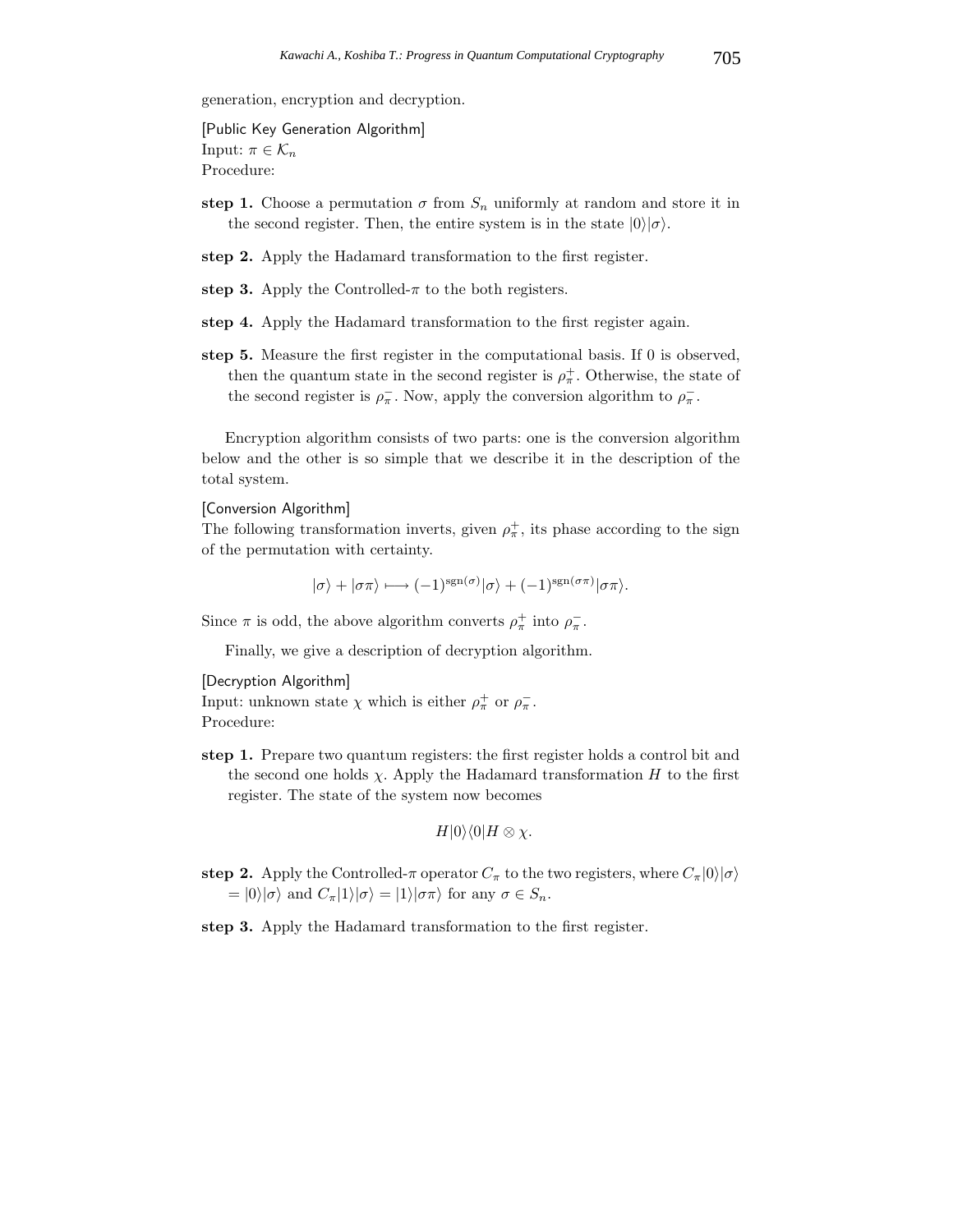**step 4.** Measure the first register in the computational basis. Output the observed result.

The following is the description of the total cryptosystem consisting two phases: key transmission phase and message transmission phase.

## [Key Transmission Phase]

- 1. Bob chooses a decryption key  $\pi$  uniformly at random from  $\mathcal{K}_n$ .
- 2. Bob generates sufficiently many copies of the encryption key  $\rho^+_{\pi}$  by using the public key generation algorithm.
- 3. Alice obtains encryption keys from Bob.

- 1. Alice encrypts 0 or 1 into  $\rho^+_{\pi}$  or  $\rho^-_{\pi}$ , respectively, by using the conversion algorithm, and sends it to Bob.
- 2. Bob decrypts Alice's message using the decryption algorithm.

Lastly, we mention a lattice-based cryptosystem due to Regev [52]. While his cryptosystem is a totally classical public-key cryptosystem based on the hardness of the approximation of the shortest vector problem, his reduction uses the power of quantum computation. Previous lattice-based cryptosystems have a provable security based on the hardness of the unique shortest vector problem or no security proof. While the unique shortest vector problem seems to be difficult, its computational complexity has not been investigated extensively. On the other hand, the approximation of the shortest vector problems has been well studied from the computational point of view. Actually, the computational complexity of the approximation depends on the approximation factor. For example, a polynomial-time algorithm (namely, the Lenstra-Lenstra-Lovász algorithm [38]) works for the approximation factor  $2^{n/2}$ , where *n* is the dimension of the lattice. On the other hand, the approximation with factor  $\sqrt{2} - \epsilon$  is NP-hard under randomized reduction [44]. Though the underlying problem in [52] is neither NP-hard nor polynomial-time computable, his approach is right to the point.

## **6 Concluding Remarks**

We have reviewed results in quantum computational cryptography for the last decade. Though Shor's factoring algorithm certainly had a great impact on computational cryptography, we can say that we have been developing alternatives and establishing new foundations. On the other hand, we have to say that quantum computational cryptography has much room for improvement and development. Especially, quantum counterparts of digital signatures have not been investigated so much yet.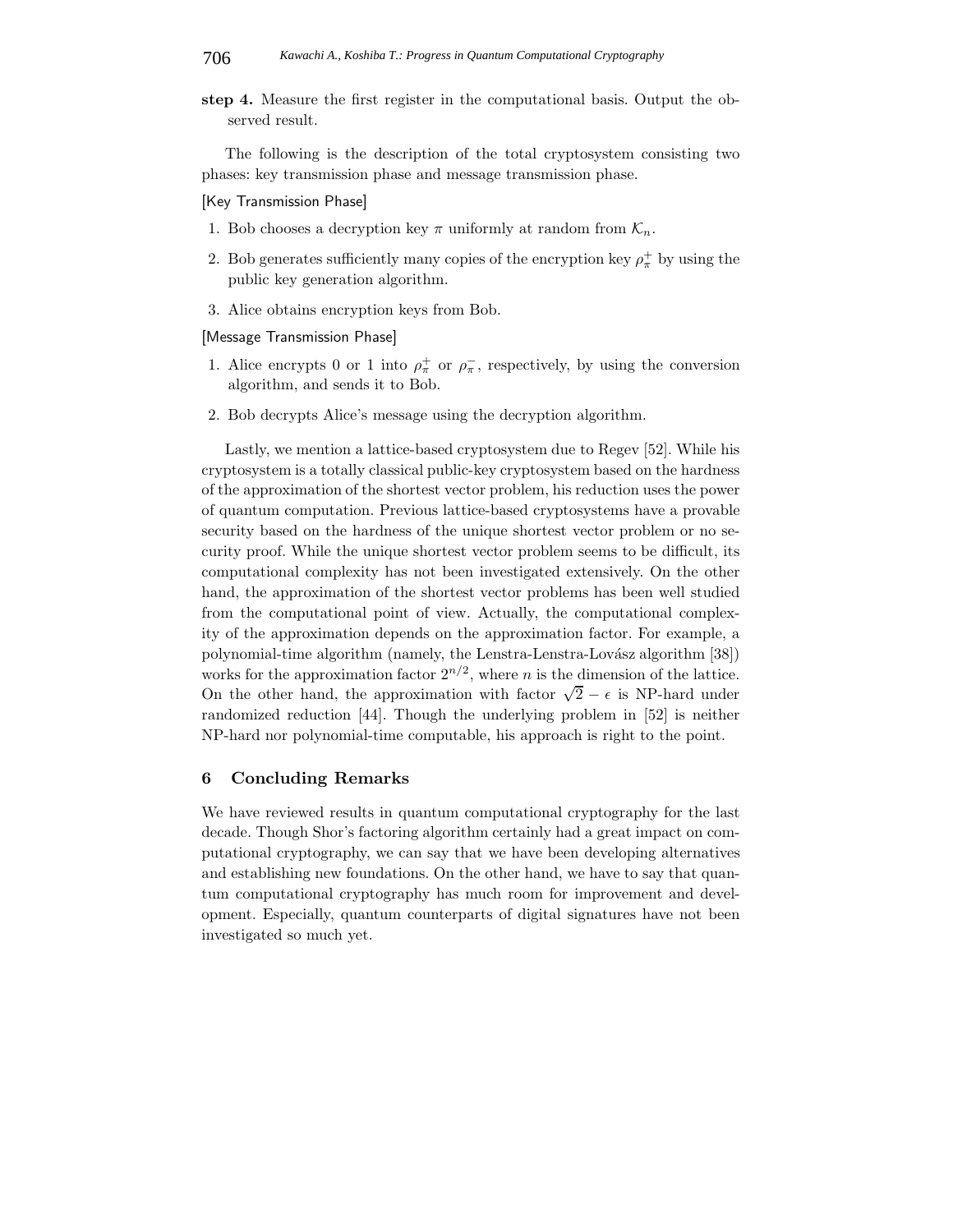## **Acknowledgments**

We would like to thank Hirotada Kobayashi for his helpful comments on zeroknowledge systems.

#### **References**

- 1. M. Adcock, R. Cleve: A quantum Goldreich-Levin theorem with cryptographic applications. In *Proc. 19th Annual Symp. Theoretical Aspects of Computer Science*, Lect. Notes Comput. Sci. 2285, Springer, pp.323–334 (2002).
- 2. D. Aharonov, A. Ta-Shma: Adiabatic quantum state generation and statistical zero knowledge. In *Proc. 35th Annual ACM Symp. Theory of Computing*, pp.20–29 (2003).
- 3. M. Ajtai and C. Dwork. A public-key cryptosystem with worst-case/average-case equivalence. In *Proc. 29th ACM Symp. Theory of Computing*, pp.284–293 (1997).
- 4. C. H. Bennett, G. Brassard: Quantum cryptography: public key distribution and coin tossing. In *Proc. IEEE International Conf. Computers, Systems, and Signal Processing*, pp.175–179 (1984).
- 5. G. Brassard, D. Chaum, C. Crépeau: Minimum disclosure proofs of knowledge. *J. Comput. Syst. Sci.*, 37(2):156–189 (1988).
- 6. E. F. Brickell: Solving low density knapsacks. In *Proc. CRYPTO 1983*, Plenum Press, pp.25–37 (1984).
- 7. B. Chor, R. L. Rivest: A Knapsack type public key cryptosystem based on arithmetic in finite fields, *IEEE Trans. Inf. Theory*, 34(5):901–909 (1988).
- 8. C. Crépeau: Quantum oblivious transfer.
	- *J. Mod. Opt.*, 41(12):2445–2454 (1994).
- 9. C. Cr´epeau, P. Dumais, D. Mayers, L. Salvail: Computational collapse of quantum state with application to oblivious transfer. In *Proc. 1st Theory of Cryptography Conf.*, Lect. Notes Comput. Sci. 2951, Springer, pp.374–393 (2004).
- 10. C. Crépeau, J. Kilian: Achieving oblivious transfer using weakened security assumptions. In *Proc. 29th Annual IEEE Symp. Foundations of Computer Science*, pp.42–52 (1988).
- 11. C. Crépeau, F. Legare, L. Salvail: How to convert the flavor of a quantum bit commitment. In *Advances in Cryptology — EUROCRYPT 2001*, Lect. Notes Comput. Sci. 2045, Springer, pp.60–77 (2001).
- 12. I. Damgård: On the randomness of Legendre and Jacobi sequences. In *Advances in Cryptology — CRYPTO '88*, Lect. Notes Comput. Sci. 403, Springer, pp.163–172 (1988).
- 13. I. Damgård, S. Fehr, L. Salvail: Zero-knowledge proofs and string commitments withstanding quantum attacks. In *Advances in Cryptology — CRYPTO 2004*, Lect. Notes Comput. Sci. 3152, Springer, pp.254–272 (2004).
- 14. P. Dumais, D. Mayers, L. Salvail: Perfectly concealing quantum bit commitment from any quantum one-way permutation. In *Advances in Cryptology — EURO-CRYPT 2000*, Lect. Notes Comput. Sci. 1807, Springer, pp.300–315 (2000).
- 15. O. Goldreich, S. Goldwasser, S. Halevi: Public-key cryptosystems from lattice reduction problems. In *Advances in Cryptology — CRYPTO 1997*, Lect. Notes Comput. Sci. 1294, Springer, pp.112–131 (1997).
- 16. O. Goldreich, L. A. Levin. A hard-core predicate for all one-way functions. In *Proc. 21st ACM Symp. Theory of Computing*, pp.25–32 (1989).
- 17. O. Goldreich, S. Micali, A. Wigderson: Proofs that yield nothing but their validity or all languages in NP have zero-knowledge proof systems. *J. Assoc. Comput. Mach.*, 38(3):691–729 (1991).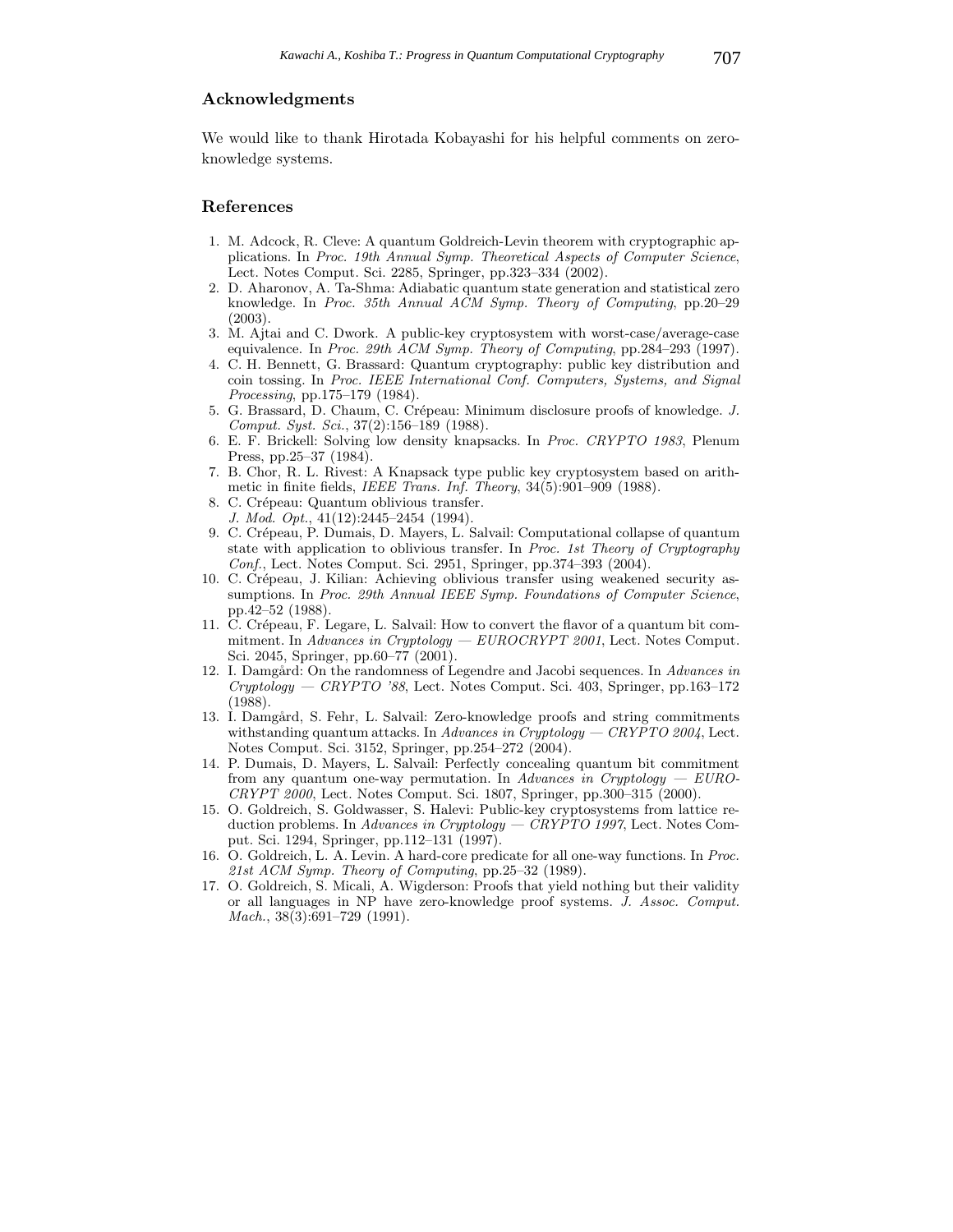- 18. O. Goldreich, A. Sahai, S. Vadhan: Can statistical zero knowledge be made noninteractive? or on the relationship of SZK and NISZK. In *Advances in Cryptology — CRYPTO 1999*, Lect. Notes Comput. Sci. 1666, Springer, pp.467–484 (1999).
- 19. S. Goldwasser, S. Micali: Probabilistic encryption. *J. Comput. Syst. Sci.*, 28(2):270–299 (1984).
- 20. S. Goldwasser, S. Micali, C. Rackoff: The knowledge complexity of interactive proof systems. *SIAM J. Comput.*, 18(1):186–208 (1989).
- 21. J. van de Graaf: Towards a formal definition of security for quantum protocols. PhD thesis, Université de Montréal (1997).
- 22. M. Grigni, L. J. Schulman, M. Vazirani, U. Vazirani: Quantum mechanical algorithms for the nonabelian hidden subgroup problem. *Combinatorica*, 24(1):137–154 (2004).
- 23. L. Grover: Quantum Mechanics helps in searching for a needle in a haystack. *Phys. Rev. Lett.*, 79(2):325–328 (1997).
- 24. I. Haitner, O. Horvitz, J. Katz, C.-Y. Koo, R. Morselli, R. Shaltiel: Reducing complexity assumptions for statistically-hiding commitment. In *Advances in Cryptology — EUROCRYPT 2005*, Lect. Notes Comput. Sci. 3494, Springer, pp.58–77 (2005).
- 25. J. Håstad, R. Impagliazzo, L.A. Levin, M. Luby: A pseudorandom generator from any one-way function. *SIAM J. Comput.*, 28(4):1364–1396 (1999).
- 26. S. Hallgren, C. Moore, M. Rötteler, A. Russell, P. Sen: Limitations of quantum coset states for graph isomorphism. In *Proc. 38th ACM Symp. Theory of Computing*, (2006).
- 27. S. Hallgren, A. Russell, A. Ta-Shma: The hidden subgroup problem and quantum computation using group representations. *SIAM J. Comput.*, 32(4):916–934 (2003).
- 28. L. Hemaspaandra, J. Rothe: Characterizing the existence of one-way permutations. *Theor. Comput. Sci.*, 244(1-2):257–261 (2000).
- 29. C. M. Homan, M. Thakur: One-way permutations and self-witnessing languages. *J. Comput. Syst. Sci.*, 67(3):608–622 (2003).
- 30. E. Kashefi, H. Nishimura, V. Vedral: On quantum one-way permutations. *Quantum Inf. Comput.*, 2(5):379–398 (2002).
- 31. A. Kawachi, H. Kobayashi, T. Koshiba, R.R.H. Putra: Universal test for quantum one-way permutations. *Theor. Comput. Sci.*, 345(2-3):370–385 (2005).
- 32. A. Kawachi, T. Koshiba, H. Nishimura, T. Yamakami: Computational indistinguishability between quantum states and its cryptographic application. In *Advances in Cryptology — EUROCRYPT 2005*, Lect. Notes Comput. Sci. 3494, Springer, pp.268–284 (2005).
- 33. A. Kawachi, T. Yamakami: Quantum hardcore functions by complexity-theoretical quantum list decoding. In *Proc. 33rd International Colloquium on Automata, Languages and Programming*, Lect. Notes Comput. Sci. 4052, Springer, pp.216–227 (2006).
- 34. J. Kempe and A. Shalev: The hidden subgroup problem and permutation group theory. In *Proc. 16th ACM-SIAM Symp. Discrete Algorithms*, pp.1118–1125 (2005).
- 35. H. Kobayashi: Non-interactive quantum perfect and statistical zero-knowledge. In *Proc. 14th International Symp. Algorithms and Computation*, Lect. Notes Comput. Sci. 2906, Springer, pp.178–188 (2003).
- 36. T. Koshiba, Y. Seri: Round-efficient one-way permutation based perfectly concealing bit commitment schemes. Manuscript.
- 37. J. C. Lagarias, A. M. Odlyzko: Solving low-density subset sum problems. *J. Assoc. Comput. Mach.*, 32(1):229–246 (1985).
- 38. A. K. Lenstra, H. W. Lenstra Jr., L. Lovász: Factoring polynomials with rational coefficients. *Mathematische Annalen*, 261:513–534 (1982).
- 39. H.-K. Lo, H. F. Chau: Is quantum bit commitment really possible? *Phys. Rev. Lett.*, 78(17):3410–3413 (1997).